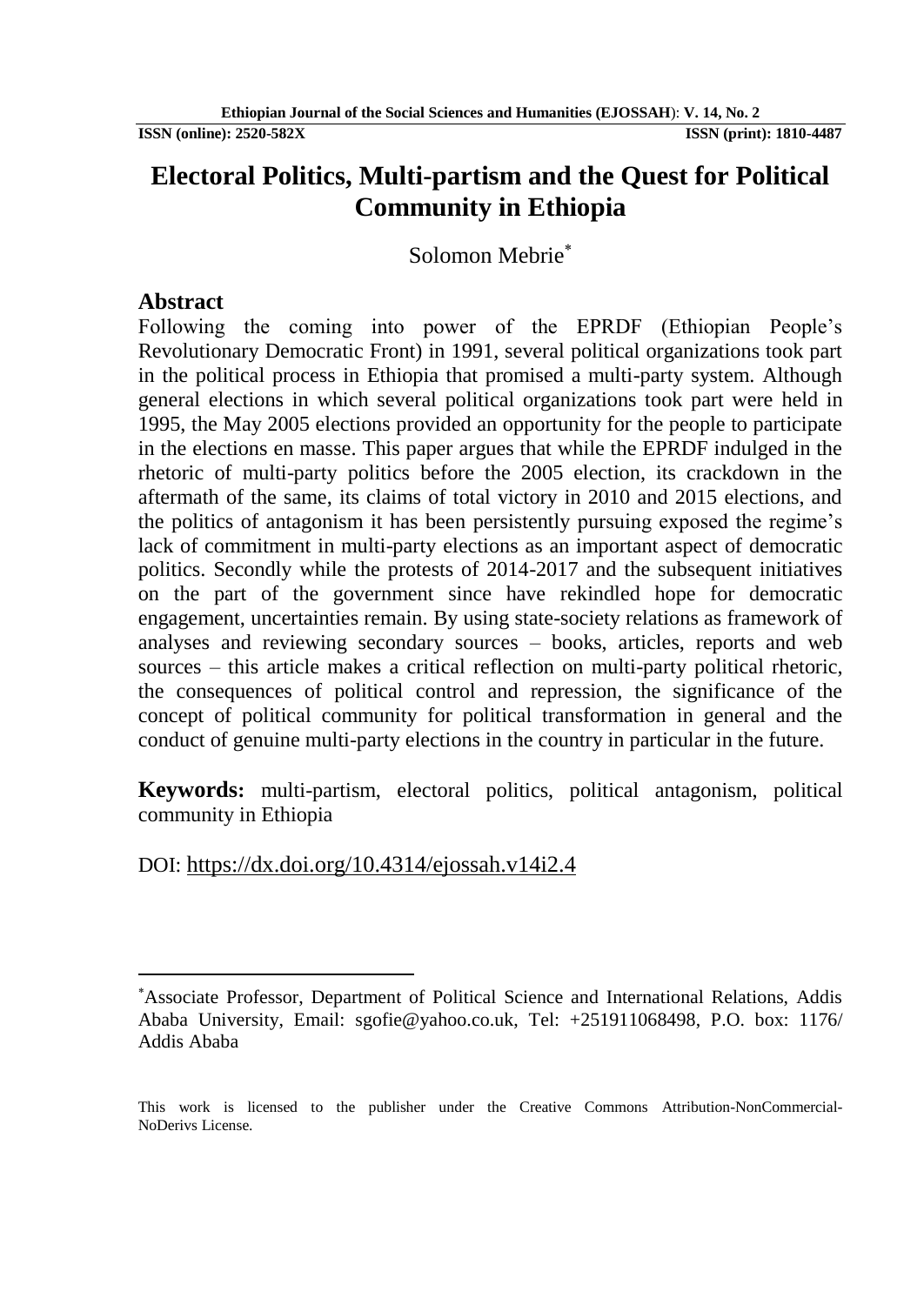#### **Introduction**

In 1991 the Tigray People Liberation Front (TPLF) led Ethiopian People's Revolutionary Democratic Front (EPRDF) with its allies, toppled the militarysocialist regime commonly known as the *Derg* (1974-1991) and went onto configuring its relationships with the various categories of the Ethiopian people. One of the major political developments in Ethiopia since then was the introduction of multi-party political dispensations, which was generally new in Ethiopia at that time. There was no scope for multi-party elections during the monarchical period in Ethiopia (Arriola, 2005). A nominal one-party election was held under the *Derg*'s Workers Party of Ethiopia (WPE) for the formation of the *Biherawi Shengo* (national assembly or council) in 1987.

In the post 1991 period, the EPRDF regime, with encouragement of its external allies arguably helped the introduction of multiparty politics. The EPRDF invited several political organizations calling themselves ‗fronts', 'parties', 'forces' or 'movements', etc., to participate in what was called the Transitional National Conference convened in Addis Ababa in July 1991. The Conference created the 87-seat Council of Representatives that served as a 'parliament' during the transitional period (1991-1995). About 30 political groups or organizations took part in the Conference (Vaughan, 1994). The EPRDF-led Transitional Government of Ethiopia (TGE) was established with representatives from the EPRDF and other political groups such as the Oromo Liberation Front (OLF) at that time. The Transitional Period Charter served as a framework for a nominal election, to the exclusion of groups such as the OLF, was held in 1992 for the formation of "regional assemblies" (Lyons, 2010).

During the transitional period, old and newly formed political organizations wanted to take advantage of the democratization dispensations that seemed to promise multi-party electoral competition. Since then, political organizations continued to emerge or merge or in some cases disappear from the Ethiopian political scene. Another election, for the formation of the "constituent" assembly" was held in 1994, allowing the EPRDF to maintain absolute majority of the assembly. After adopting the 1995 constitution, different political organizations participated in what was considered the 'first general elections' held in May 1995. These elections, while they did not significantly contribute to the genuine democratization of the country, they may have helped in the legitimization of the TPLF dominated EPRDF as the sole arbiter in the post 1991 political order, in the run up to the official proclamation of the Federal Democratic Republic of Ethiopia (FDRE). In these elections, the EPRDF and its affiliates claimed to have won in absolute majority dominating the political landscape (Lyons, 2010).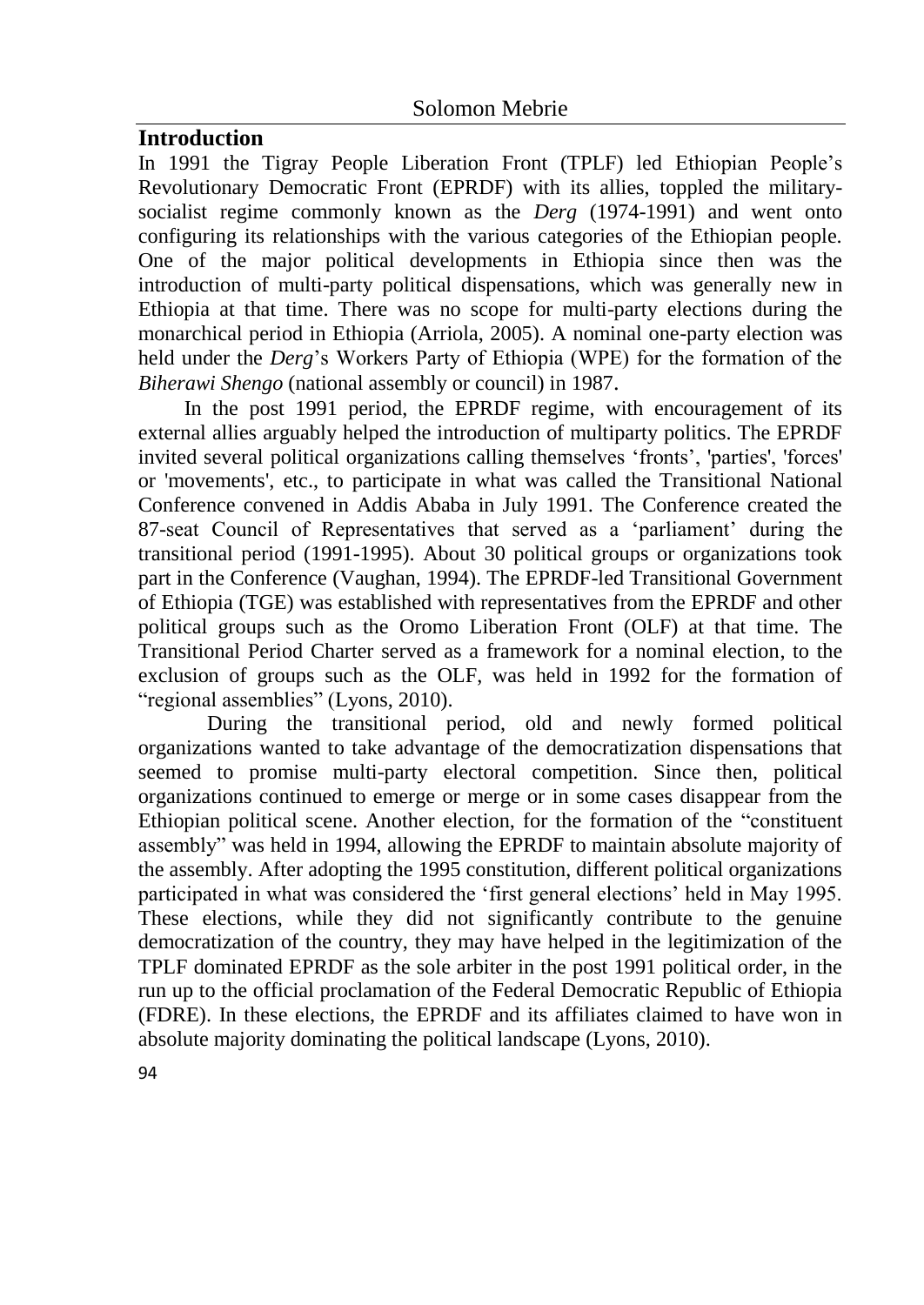The second general elections were held in May 2000. The EPRDF allowed political organizations (‗opposition') outside state power to take part in the elections. Candidates of 'opposition' groups were able to participate and compete in about half of the country's electoral districts in these elections. Financial capacity, harassment and intimidation by state functionaries especially at the local administration levels were cited as the major factors which impeded the political organizations and the candidates they fielded, in effectively competing with the EPRDF and its affiliates. Consequently, the EPRDF and its affiliates took the overwhelming majority of seats in the House of Peoples' Representatives (Pausewang & Tronvoll, 2000).

The analyses in this paper focus on the rhetoric of multiparty elections in Ethiopia with a focus on the post 2005 period, raising other major issues, the EPRDF's mode of political mobilization and strategies of control of the population, that have not been conducive for the institutionalization of credible party system or multi-party politics and the conduct of genuine elections. It touches on popular protests (2014-2017), political reform initiative since 2018, the key challenges in the present context, and presents reflections on the significance of the concept of political community for the future transformation of political conditions in the country. In the next section the article discusses conceptual issues relating to multi-party politics, electoral politics or democracy, political community and state-society relations. The third part makes a critical assessment of the last three general elections (2005, 2010, 2015) in Ethiopia, as these form the ―corpus‖ in the experience and rhetoric of multiparty elections for about a quarter of a century. The fourth section makes a critical analysis of the strategies of the EPRDF, its ambitions and practices of control of the political, economic and social life of the population, the nature of its relations with political organizations outside state power and the society more broadly, and the failure of the former in learning lessons for the genuine democratization and institutionalization of multi-partypolitics and the conduct of free and fair elections and beyond. The discussion then proceeds to the key challenges currently, following the reform initiatives since early 2018, and concludes with reflections on the quest for a viable political community for political transformation and meaningful political processes in which genuine elections will be held and challenging political issues may be resolved in Ethiopia in the future.

#### **Conceptual Clarifications**

The discussion in this part focuses on the clarification of major conceptual themes raised in this paper. These are multi-party elections or democracy, political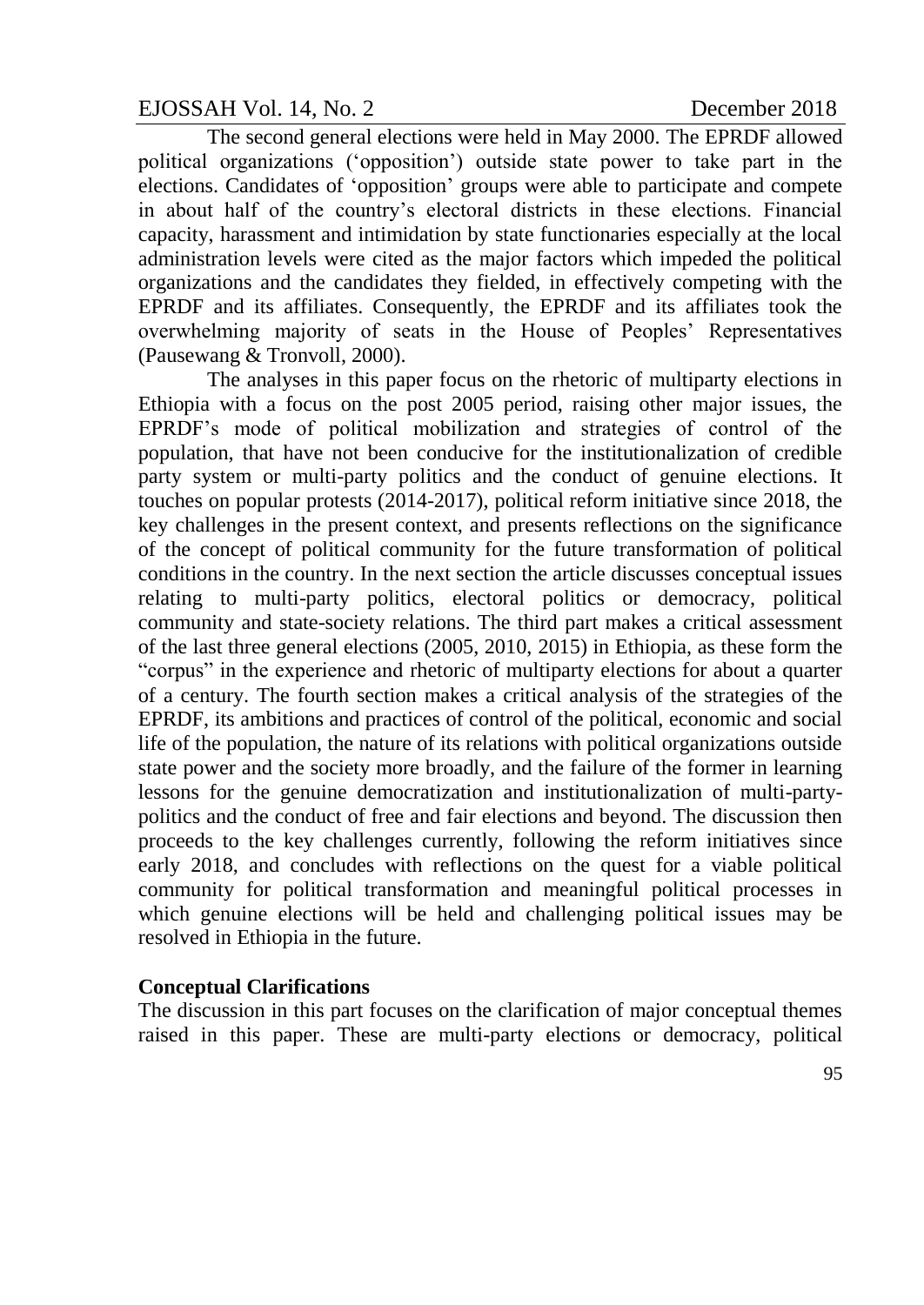community and state-society relations. To begin with, party system in general, and multi-party in particular imply that there exist multiple and diverse interests in the society- the people constituting modern political communities, giving rise to or the formation of political organizations the primary roles of which are to identify, articulate, and aggregate the interests of groups and individual members of the society (Friedrich Ebert Stiftung, 2010). These political organizations are formally called parties, and the notion of multi-party refers to the situation in which more than two parties function or compete in elections. In democratic political systems parties provide the platform to debate and articulate the demands and the interests of members of the society and develop them into political programs. A democratic system or democracy as Makinda suggests, is "a way of government firmly rooted in the belief that people in any society should be free to determine their own political, economic, social, and cultural systems" (1996, p. 557). Similarly, a prominent scholar on Democracy, Dahl, maintains that,

We interpret it as consisting of the rule by the people, or rather demos with a government of the state that is responsive and accountable to the demos, a sovereign authority that decides important political matters either directly in popular assemblies or indirectly through its representatives, chosen by lot or, in modern democracies, by means of elections. Viewing democracy from the second point of view, we interpret it as providing an extensive body of rights. These are of at least two kinds. One consists of rights, freedoms and opportunities that are essential to popular control and the functioning of the democratic institutions themselves, such as freedom of speech and assembly (2001, p. 20).

96 In a democratic system, people periodically and regularly elect their leaders and representatives through the mechanism of free, fair and transparent elections. Elections play paramount role in providing opportunities for choosing the representatives of the people democratically, and serve as mechanism for peaceful transfer of power or change of government. Democracy understood in this sense, and when translated into practice, provides the necessary conditions in which political organizations or parties exist and compete for the votes of members of the political community or citizens, as basis of holding office for a limited period of time or term. It is a political order in which people (citizens) have their say in matters affecting them, actively participate and work to achieve and maintain control of the political system, thereby limiting the power of the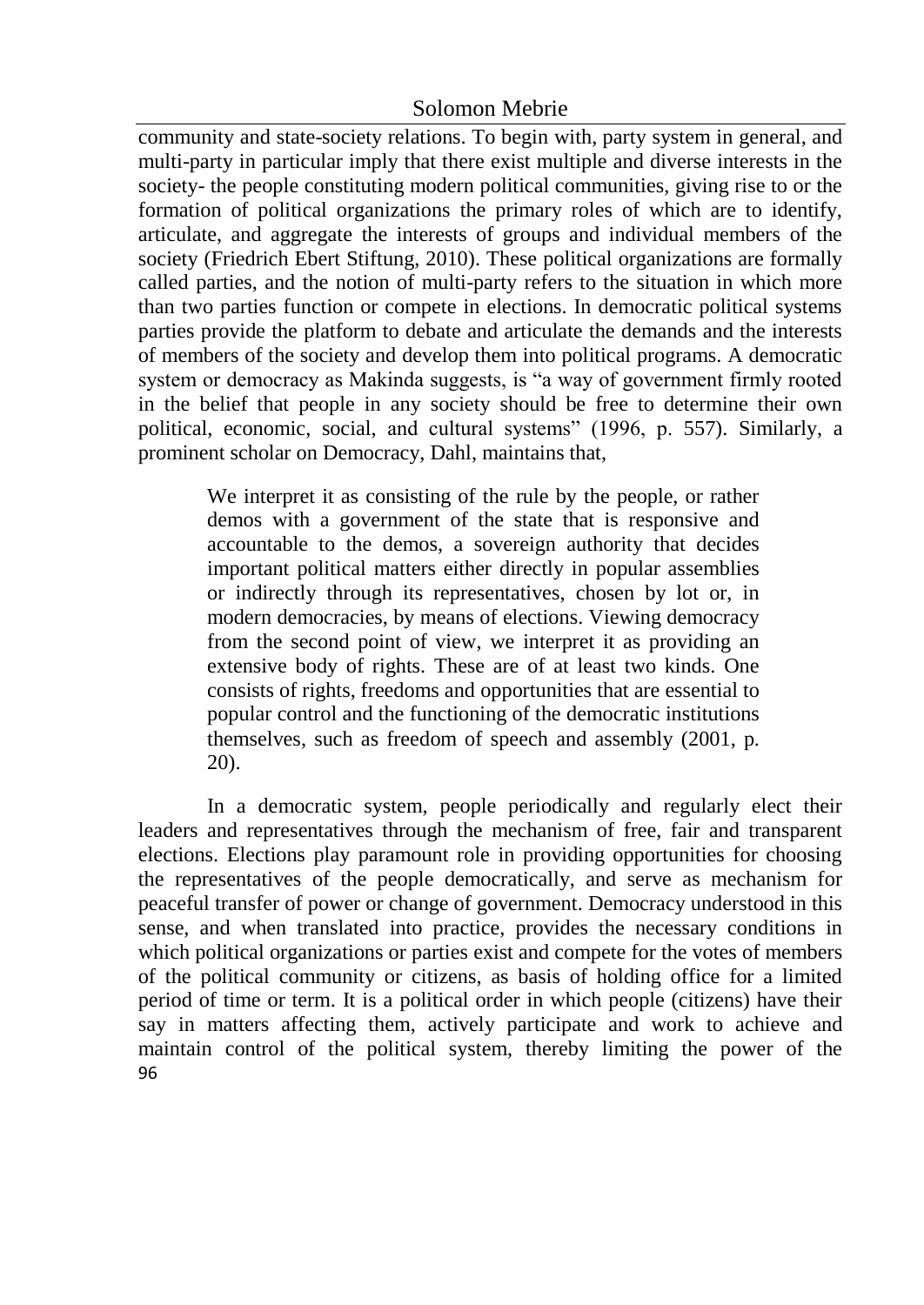government they themselves make (Menocal, 2014). In a democratic political system, citizens have equal say in deciding on matters that affect them and that "opposition to currently prevailing policies is always legitimate" (Shapiro, 2001, p. 211).

In discussing multi-party politics and elections in general, what is of primary importance is not the nominal or formal existence of several political organizations, and the periodic conduct of elections. The mere existence of several political organizations may provide a system with a nominal presence of 'party system' while it does not lend it credibility. Genuine multi-party elections take place within a democratic political system. Put differently, a democratic order in which political parties compete for the votes of citizens exists in practice when people are at liberty to express their ideas without fear, i.e., when freedom of expression, freedom of speech, assembly and association are realized, and the actual exercise of these freedoms could be served best in the presence of democratic institutions (Dahl, 1989). Empirical studies show the widening gap between the conceptual meaning of democracy as explained above and the divergent practices and controversies surrounding the various perspectives on multi-party politics or elections and the divergent practices in the present context. Nothing explains the divergences than the emergence of terms such as "multi-party" democracy" or "electoral democracy" (Beer, 2001; Rothstein, 2009), "electoral authoritarianism" (Kou & Kao, 2011; Shirah, 2016), "hybrid regimes" (Boggards, 2009), "dominant party" system (Arian & Samuel, 1974; Boggards, 2004) in the literature on multi-party politics or elections. The implication here is that "multiparty democracy" or "electoral democracy" does mean different things in different contexts.

Here, the writer employed the term mutli-partism to indicate the circumstances in which the EPRDF regime and its proponents indulged in the rhetoric of multi-party politics that presented a less than genuine political process, presumably aimed at the democratization in Ethiopia since early 1990s. Multipartism here in this article is understood as rhetoric of multi-party politics and elections as different from meaningful or credible electoral discourses and practices. It refers to pretentious pronouncements of politicians engaging in various practices which allow political organizations to take part in elections that are not genuine or elections without integrity. The term electoral integrity gained considerable importance and being frequently cited following experiences of electoral fraud, malpractices or serious irregularities. The notion of electoral integrity maintains that, for an election to be meaningful, it has to fulfill the standards of democratic elections. This means, in short, elections fulfilling the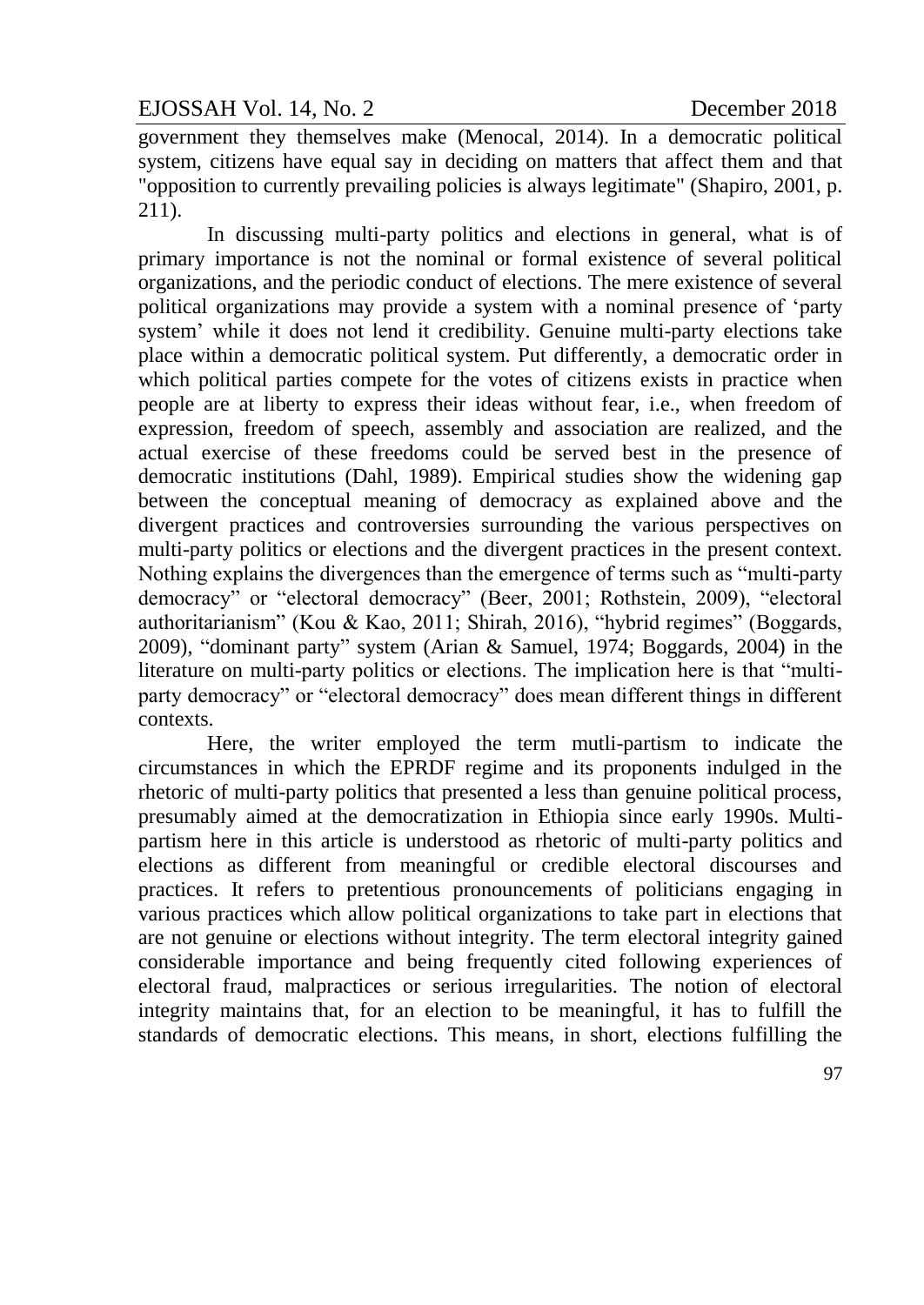criteria of free and fair elections (Norris, 2015). With regard to this, the Universal Declaration of Human Rights (Art. 21-3) underlines that "the will of the people shall be the basis of the authority of government expressed through periodic and genuine elections which shall be by universal and equal suffrage and shall be held by secret vote or by equivalent free voting procedures." Article 25 of the International Covenant for Civil and Political Rights lists elements of free and fair elections- periodic elections at regular intervals, universal suffrage, one person one vote, the right to elect and to be elected, etc. It also mentions the term "genuine" elections, which is frequently used in this paper. Genuine elections do not exist in a vacuum. Genuine elections take place in conditions where the political rule of the game allows the exercise of the free will of the people—citizen-members of political community. This is important because elections in many parts of the world have become pretentious (Blaydes, 2006) and it's baffling to see millions of people queuing on election days without the readiness on the part of those in command of state power to allow the conduct of free and fair election. It is the rhetoric and the 'democratic pretensions' (Pausewang et al., 2002) described in this paper as multi-partism which captures the experience in Ethiopia.

Another key concept in this paper is political community. Political community is a long standing concept in political theory, which does not seem to be given adequate attention in political analyses of recent times, however. At the most general level it denotes the notion that people in what are conventionally called states constitute a community the essence of which is political--hence political community--of shared political ideals, common destiny, and for the common good. In normative political theory, while the concept of political community may be closer to the concept of polity, it is different from the concept of the state dominating understandings in political and social sciences in the modern context (Linklater, 1998). While the state is an overarching institutional structure (Kalpokas, 2016), political community is the constitutive element, i.e. the body politic. Here what is important is not the fact of being in a state; it is rather the unity or solidarity - the will and the capacity of the people to stand together the bond (Baker & Bartelson, 2009) which defines a political community and its viability. This means that the idea of political community transcends the ideas of state and nation (Husserl, 1939). Beyond formal belonging, political community presupposes the existence of meaningful sense of belonging and citizenship, such as life of dignity, the right to subsistence and security, freedom of association and expression, equality, the rule of law and justice. The understanding that the will and the capacity of the people to stand together under the rule of law, also serving as the guardian of the same, are critical elements in the conception of political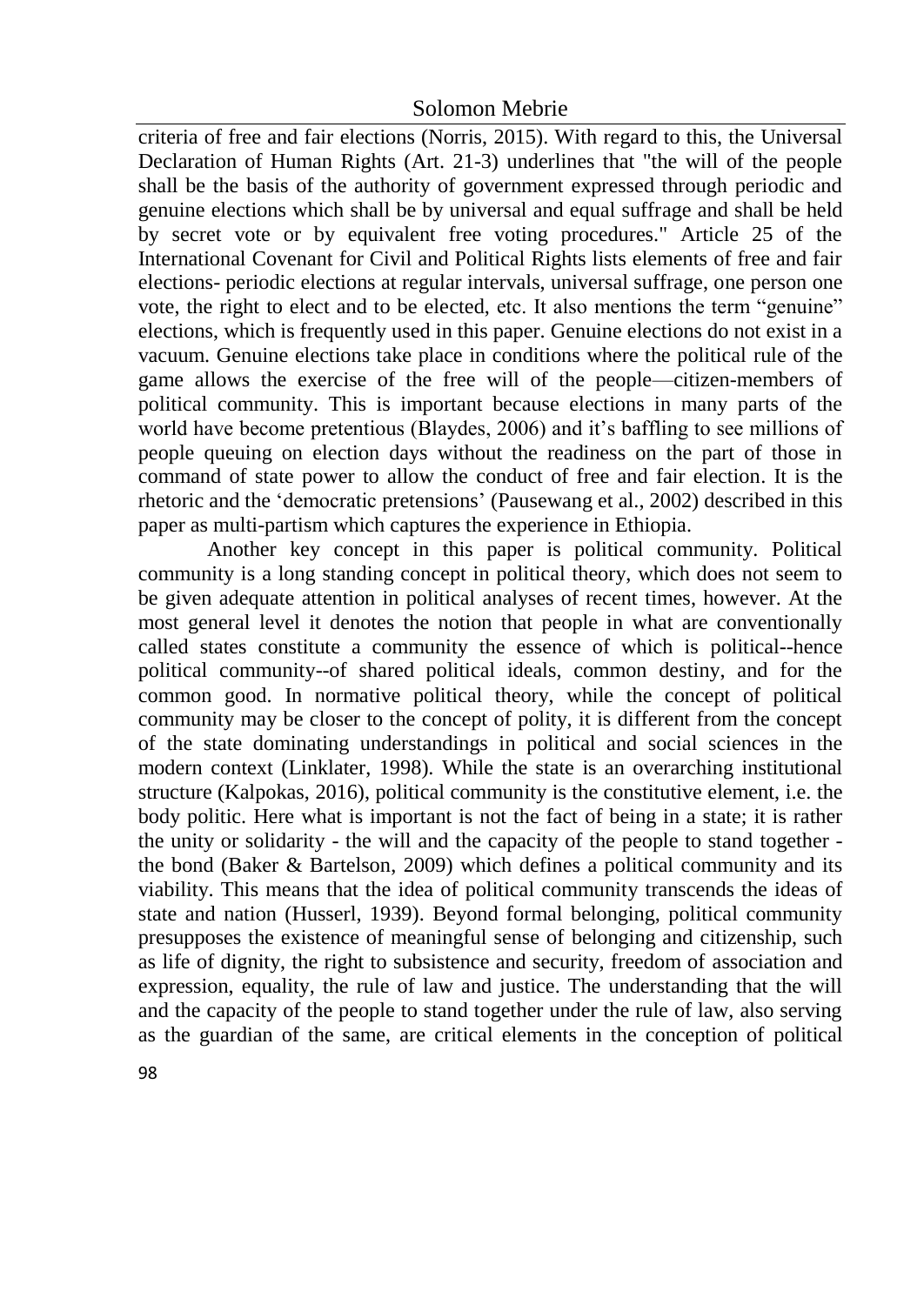community. While there could be various ways of explaining the attributes of a political community, I would argue that dignity, freedom, solidarity, justice and the rule of law are among the major defining features or values of viable political communities. Therefore, for the purpose of the analyses in this paper, political community could be understood as a union of free people that have chosen to live under a political order for the purpose of their common economic, political and social wellbeing. Political community (ies), whose members are endowed with human dignity, freedom and solidarity, and sense of meaningful citizenship serves as the foundation of a well functioning state, legitimate government, and ultimately a political order in which the business of politics, including genuine elections, can be conducted in orderly and predictable manner.

Finally, state-society relations is another concept briefly explained in this section of the paper. 'State-Society' is analytical framework which denotes the ‗relational' significance of state and society as higher categories of human association. The various aspects or elements constituting the categories of state and society interact in multiple forms. At the general level, the term 'state-society' denotes relations that are antagonistic or complementary (Solomon, 2007). The writer argues that state-society relations in the post-Derg Ethiopia have been antagonistic. This can be explained by the fact that the interests of those at the helm of state power in the post 1991 period in Ethiopia diverged from the needs and aspirations of the various categories of the society, which among other consequences resulted in fear, fragmentation, and distrust within the population during this period (Solomon, 2007). Electoral politics, multi-partism and political community are employed here as points of reference being examined in statesociety relations of antagonisms characteristics of the situation in Ethiopia during the past decades. It could therefore be argued that antagonisms best expressed by the political rhetoric and practices of the repressive TPLF-EPRDF regime that opted to dominate or even aspired for the total control of the society (Aregawi, 2008) diminished the chances of having genuine multi-party election.

Beyond making multi-party politics a mockery, the more than a quarter of a century of EPRDF rule contributed to fear, fragmentation and disunity widely felt within the Ethiopian body politic in the post 1991 period. The predominant approach used in writing this report is document analysis. Several works relating to contemporary political developments in Ethiopia including electoral politics have been explored. A lot has been said about successive elections in Ethiopia. However, there is a need to review and provide a critical assessment about elections and multi-party political dispensations in Ethiopia in a manner capturing the nature of state-society relations during EPRDF's rule, the major issues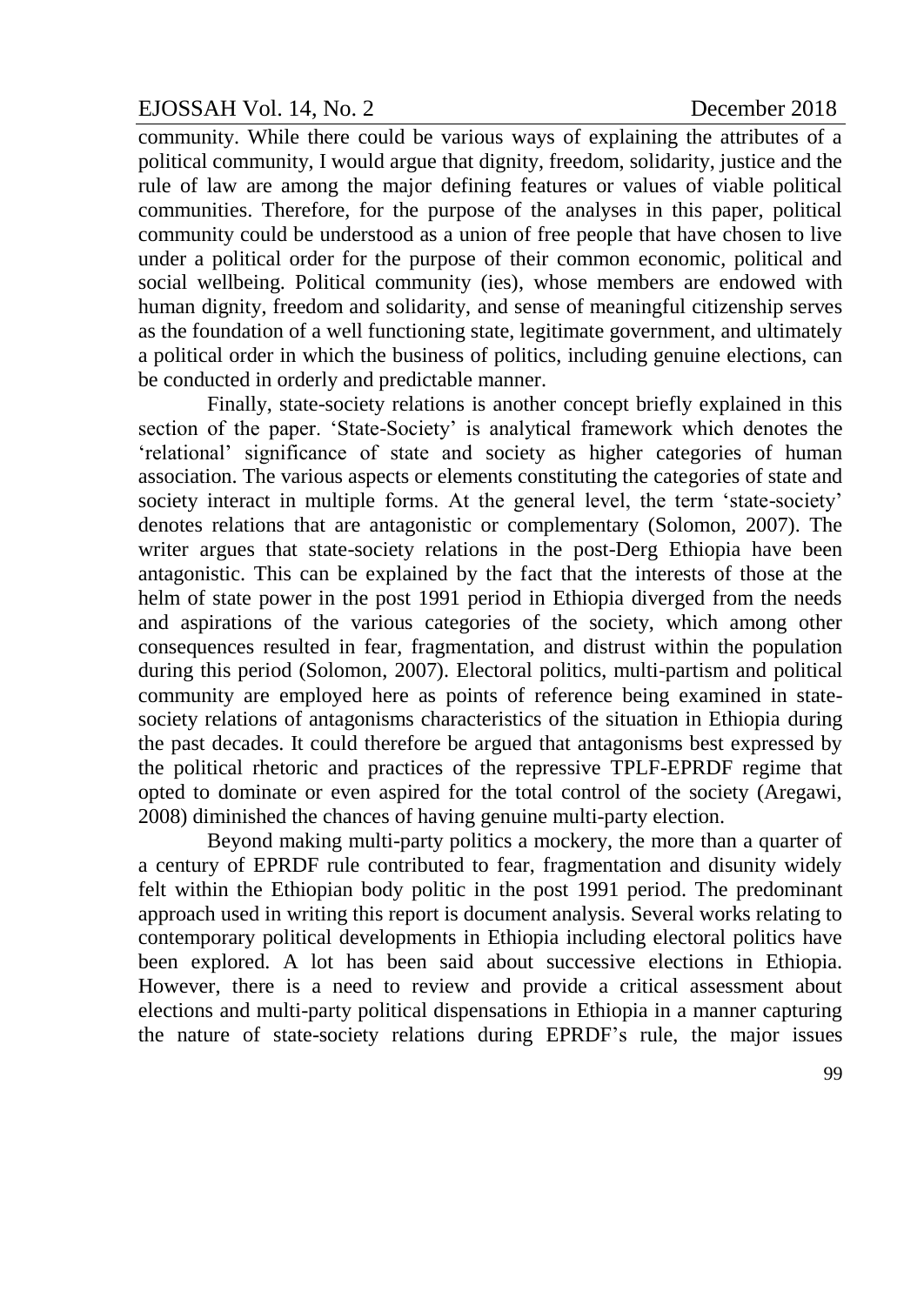surrounding the conduct of general elections in the country so far, as well as by reflecting on the current dynamics and the challenges ahead. In doing so, books, journal articles, research reports and web resources have been explored. The next section discusses the rhetoric and practices of multi-party politics in Ethiopia with a focus on the general elections during 2005-2015 period.

### **Multi-partism and Electoral Politics in Ethiopia (2005-2015)**

The May 2005 Elections were the 'third general elections' which observers of contemporary political developments in Ethiopia have considered the most significant electoral event occurred in the country to date (Abbink, 2006). These elections, as Arriola observed,

marked a significant evolution in the Ethiopia's political development, as the country transitioned from de facto single party system to a multiparty system. In a country with no history of democratic competition or peaceful alteration in power, it is no small feat that nearly a third of districts, if election results are accepted as they are, opted for the opposition over the EPRDF (2003, p. 137).

First and foremost, the May 2005 elections appeared to have given a more credible opportunity to the people of the country to participate in the elections in record numbers. Perhaps for this first time in the country's history the Ethiopian people may have voted hoping that they may be able to change the government through a ballot box. Secondly, the May 2005 elections could be considered as one of the rare instances in which poorly organized political organizations<sup>1</sup> outside state power mounted a considerable electoral challenge against the incumbent - the EPRDF that was bolstered by years of control of state power, empowered by access to state resources and manipulation of the political environment. Thirdly, the political context in the run up to the 2005 elections was comparably permissive, thereby allowing political organizations or the opponents of the ruling

 $\overline{a}$ 

 $<sup>1</sup>$  A few political organizations which posed formidable challenge against the incumbent</sup> EPRDF during the 2005 elections were organized in just a short period of time-in a few months before the elections. The Coalition for Unity and Democracy (CUD) and United Ethiopian Democratic Forces (UEDF) were cases in point, where these organizations overwhelmed by the growing number of supporters were not able to convert the support into a coherent party membership, organization and discipline.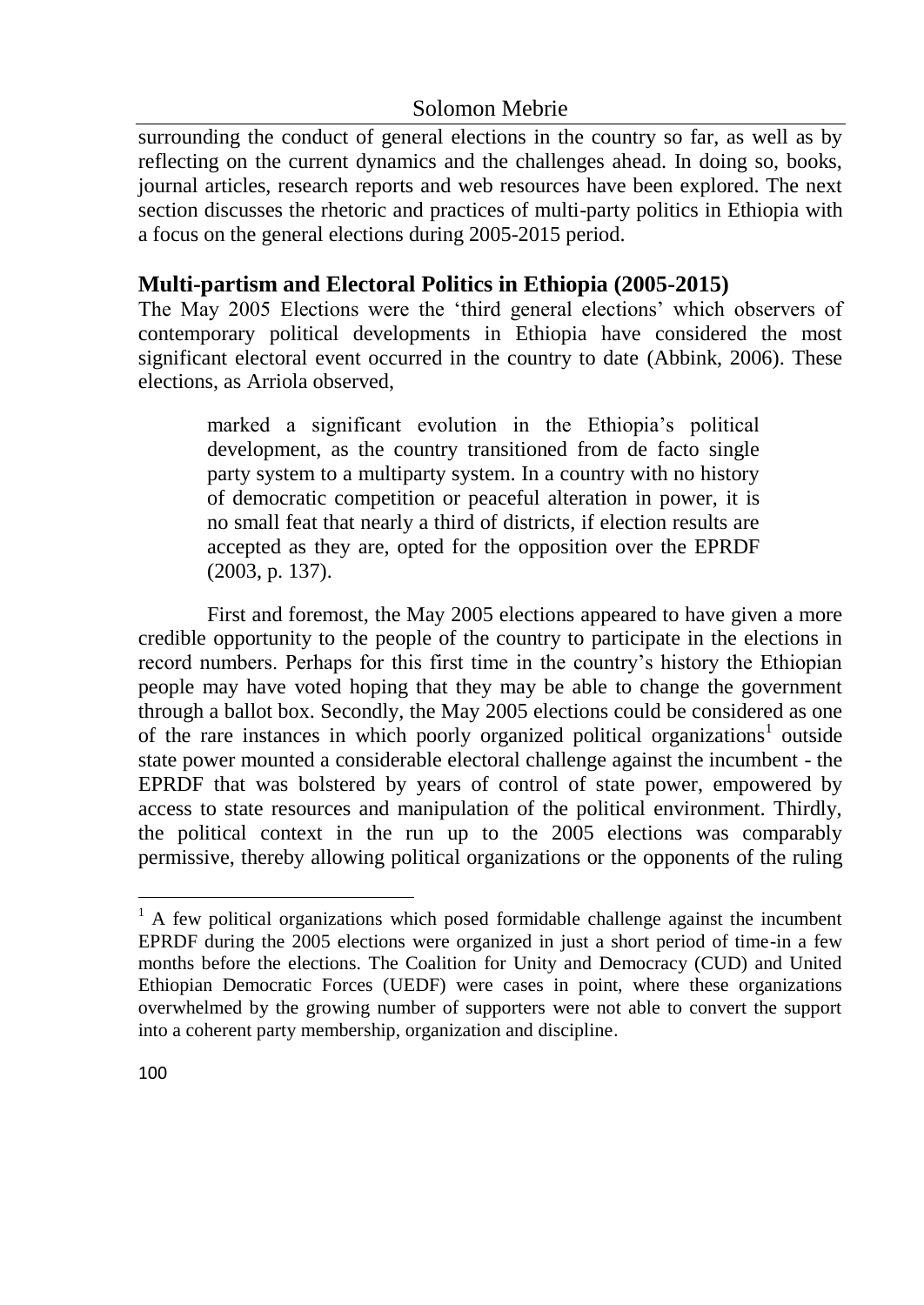EPRDF to campaign relatively freely and openly. Consequently, unlike the previous elections, several political organizations campaigned actively in almost all parts of the country (Lyons, 2005).

In general, the May 2005 elections took place in the context where the EPRDF regime allowed a relatively permissive political environment in the runup-to the elections. During the campaigns, live televised debates were held allowing the political organizations to present their positions and to debate publicly. The land issue, group rights vis-à-vis individual rights, poverty and economic development, governance, rule of law, foreign relations were the topics addressed during the debates. However much of the theatrics were conducted in the form of the choice between revolutionary democracy, which the EPRDF claimed to have firmly stood for, and 'liberal democracy' arguably advocated by political groups such as the Coalition for Unity and Democracy (CUD) at that time. Moreover, the proceedings of the debates were indicative of the lack of agreement between the ruling EPRDF and its opponents on critical issues that were supposed to form the ‗organizing principles' of the Ethiopian body politic and its institutions since the 1990s (Abbink, 2006).

On 15 May 2005 the elections took place where the turnout was estimated between 80% -90% of those registered to vote. The election day was recognized to have been largely peaceful. On 16 May 2005, the EPRDF announced that it won the general elections, but confirmed that it lost to the CUD all but one of the seats of the Addis Ababa City Council. Major disagreements ensued after the opposition groupings also started to claim victory countrywide. As events unfolded, it announced the ban on public demonstration. On 08 June 2005 street demonstrations took place in Addis Ababa and state security forces killed several people. Widespread protests and deaths and detentions were reported in the Oromia and Amhara regions in particular (Carter Center, 2009).

The May 2005 elections also witnessed the involvement of a relatively large number of local and international election observers. The latter category consists of the African Union Election Observation Mission (AU), the Carter Center, the European Union Election Observation Mission (EU-EOM) and the Arab League. These observers, however, came up with divergent views in their reports. The AU Observers Mission claimed it confirmed that the elections were fair. The Carter Center on its part claimed that while there were irregularities, it did not reject the results. The EU-EOM's view, however, differed from the two significantly. As Abbink commented on the position of the EU-EOM,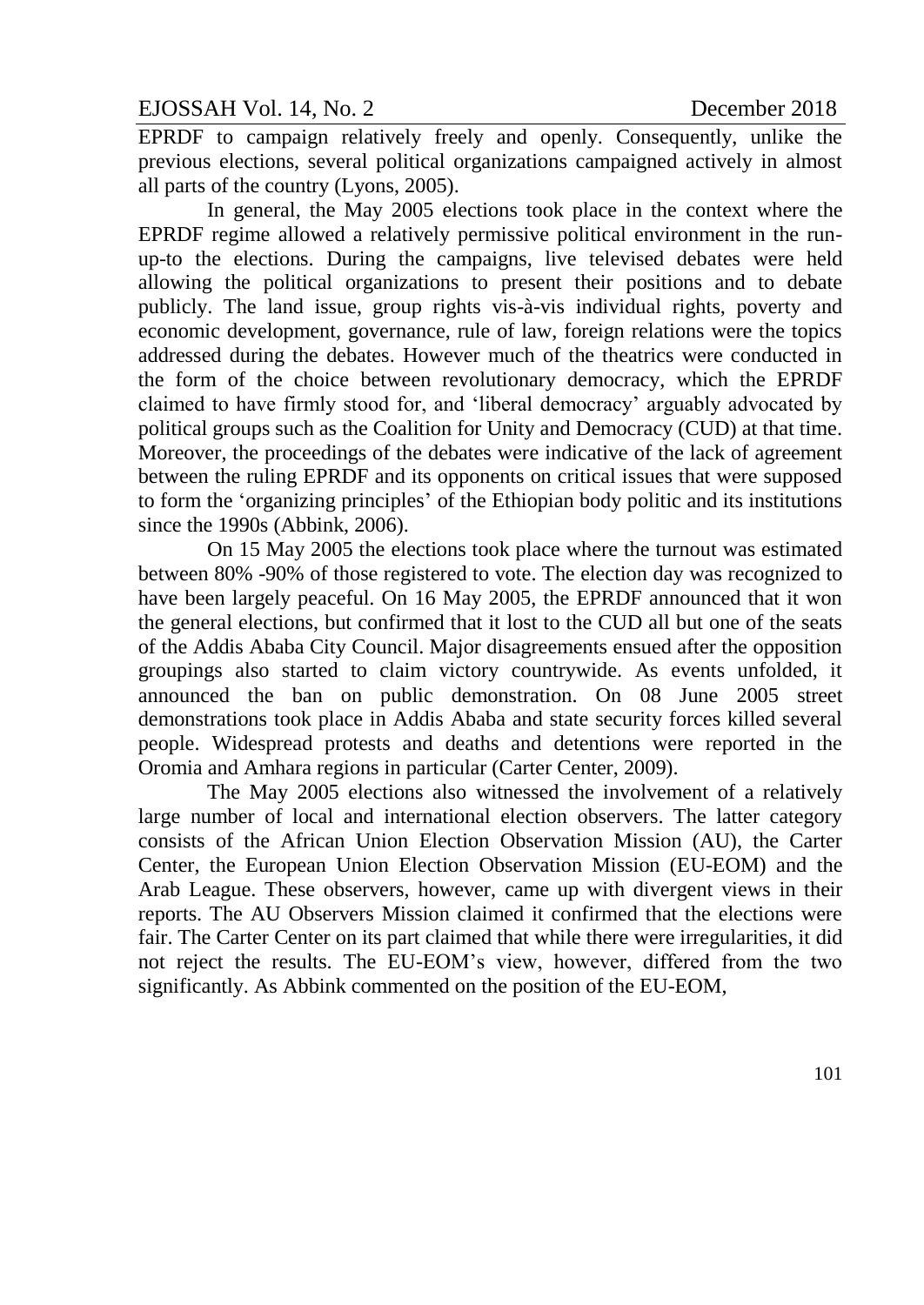Praise was given for the preliminary phase, the relatively free debate and campaigning, the technical preparations, and the voting process, but it was critical about the voting day practices and the selective intimidation of voters and opposition candidates. EU observers did not see the voting process in the large majority of the rural constituencies. They nevertheless did a commendable job, showing that the EU took its role of observer seriously (2006, p.12).

The EPRDF government on its part responded to the reports, especially to reports of the EU mission in a hostile manner. After the official result was announced, the then Prime Minster of Ethiopia, Meles Zenawi issued a series of statements published in the state owned English daily, the *Ethiopian Herald* of 29- 31 August 2005 editions. This was in response to the EU preliminary report, to ridicule the assertions of the Head of the Mission, Ms. Ana Gomes of the European Parliament. Overall what was considered a historic election turned out to be a tragic event, and it did undoubtedly left its mark on the processes and the outcomes of 2010 and 2015 elections. It sent a shock wave within the rank and file of the EPRDF regime looking at the figures, and raising questions as to whether they were ready to concede in an event of electoral defeat or a considerable lose in its control over the rugged Ethiopian political landscape. Consequently, the period between the 2005 and the 2010 elections was characterized by a series of measures the EPRDF took to recover from the shock of 2005 elections, the dramatic weakening of political organizations generally termed as 'opposition', (Yemane, 2010) and the repression unleashed against protestors, mainly students in Addis Ababa and Oromia regions of the country. The repressive measures forced the resignation of many people from actively participating in the political life of the country. Worse still, the EPRDF and its members or supporters openly went onto engage in practices which undermined the integrity of any future elections. Consequently, in the immediate aftermath of the May 2005 elections the EPRDF did not waste time to prepare, ensure and "win" all the recall elections while this period reached its lowest for the 'opposition' groupings beset by intimidation, imprisonment of their officials, desertion of members, internal rivalries and creation of splinter groups, often perceived as a ploy by the regime to destroy or weaken its opponents (Pettersen & Salvesen, 2006).

One of the major strategies of control of the population, the institutions and the economic resources by the EPRDF and the so called partner organizations (referring to EPRDF affiliate political organizations in control of the regions of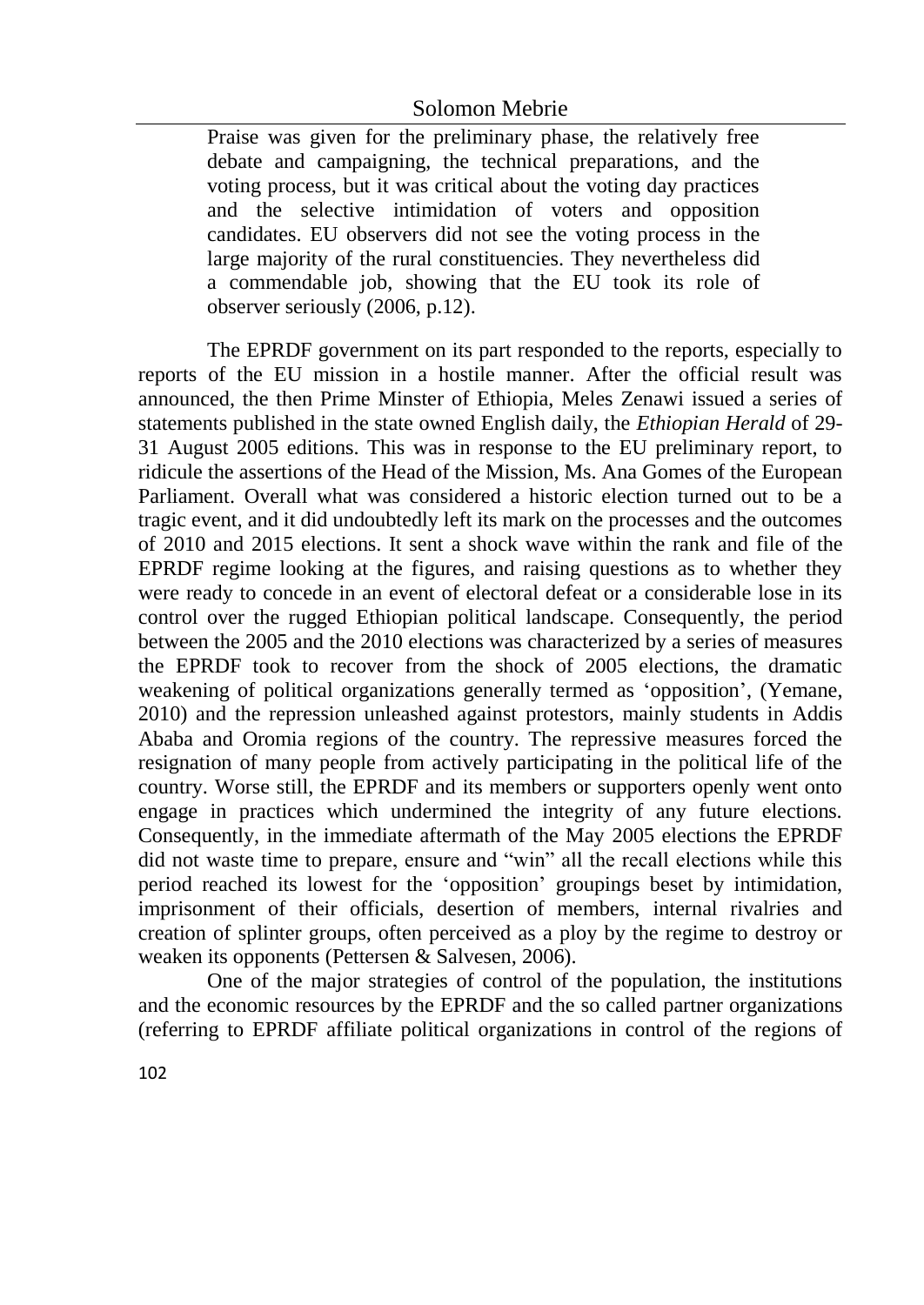$\overline{a}$ 

Afar, Benshangul-Gumuz,Ogaden, and Gambella) had been blurring the distinction between these political organization in state power and the public/government institutions (Sarah, 2011). Such practices have been consequential and responsible for the lack of credibility and integrity of the institutions and the processes during previous as well as subsequent elections. While the civil service, public institutions and public resources were used by the EPRDF in the run-up to previous elections [\(Brechenmacher,](https://carnegieendowment.org/experts/1268) 2017), the crisis after 2005 elections led the regime to openly resort to favoritism to achieve total control of the institutions and the use of public resources for purposes of self-aggrandizement of the 'officials' and network of beneficiaries. It turned to recruiting new members en masse. Patron-client relations that spread like a wild fire within state institutions became part of the strategy of the EPRDF and its allies to remain in control by satisfying the interests of its dependent groups of beneficiaries they created. As 'opposition' political organizations were crumbling due to the repression and internal bickering, the EPRDF and its affiliate or 'partner' organizations have often been accused of using state structures and resources to help organize support bases. These include women and youth leagues and associations, all of which have been directly linked to local government structures such as the *Woreda* and *the Kebele*, the lower tiers of government in Ethiopia. The EPRDF and its 'partner' organizations offered job opportunities and economic benefits, while at the same time their practices went to the extent of depriving the economic means of subsistence of individuals and groups considered members or supporters of political organizations outside state power, the 'opposition'. $2$ 

On the part of political organizations of the ‗opposition', the period after the 2005 elections was characterized by the weakening of their capacity. Internal rivalries, which were often perceived to have been instigated by the EPRDF, were by far the most significant feature in the dramatic disintegration of some of the major opponents of the EPRDF in the immediate aftermath of the elections. Beset by the rivalries, the larger organizations while protesting against the actions of the EPRDF were clearly unable to attend to the business of politics in rapidly changing

<sup>&</sup>lt;sup>2</sup>There were practices whereby job applicants attach their EPRDF membership Identity Card with job application, circumstances in which business groups win government contracts without a formal bid process, to the detriment of real or perceived opponents. The former Oromo People's Congress now Oromo Federalist Congress over the years reported cases in which its members and supporters were dispossessed. And ironically nothing explains this situation than the experience of one high ranking official of the organization, who was denied the continuation of employment, academic promotion, and was evicted from a government rental house!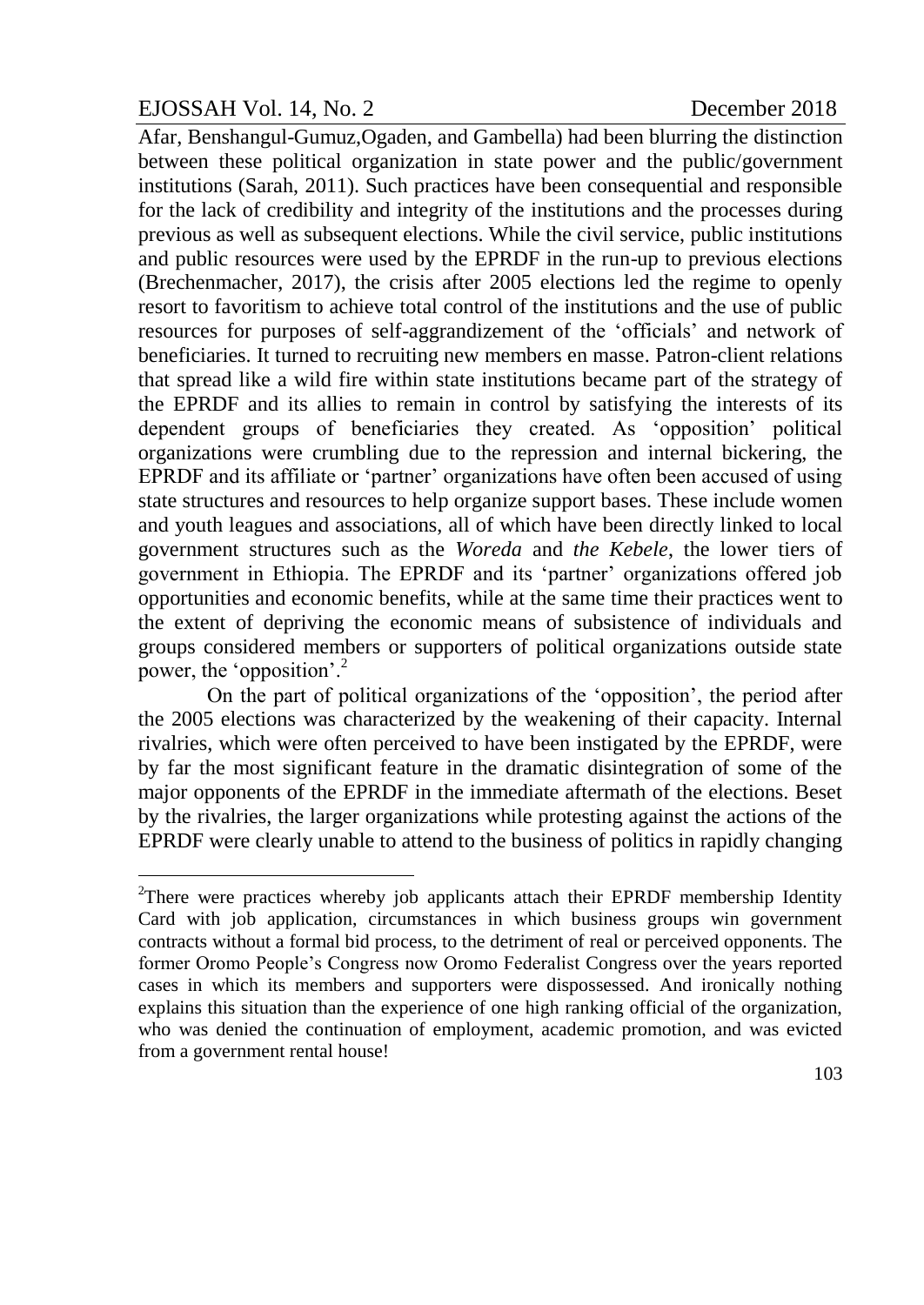circumstances (Smith, 2007). In this regard, the crisis within the CUD leadership in the immediate aftermath of the 2005 in particular served as a showcase of the precarious state of the organizations in opposition to EPRDF. The drama unfolded in such a way that the CUD that amassed considerable popular support in a very short period of time just before the 2005 elections was being threatened with disintegration, despite the appeals on the part of its supporters to remain united. The divisions within the CUD deepened while most of its prominent figures were in detention during the immediate post electoral period (Amnesty International, 2006). Although the crisis within the CUD as the major coalition that gained considerable support was at the center of attention after the 2005 elections, similar problems did happen within the UEDF as the second largest coalition in opposition. The crisis within the ONC, a member of UEDF coalition, for instance was no less dramatic. Its office was squandered and the organization disintegrated following the emergence of splinter group. In this respect, the major coalitions such as CUD and UEDF often cited the EPRDF's practice of supporting the less unpopular/splinter group within these organizations raise serious question about its (EPRDF) commitment for the institutionalization of genuine multiparty political process in Ethiopia, in practice. The intention as well as the practices on the part of the incumbent to systematically weaken and attack the beleaguered political organizations outside state power were at the center of the dramatic loss of integrity of electoral process and outcomes ever since. In the post 2005, the problems faced by ‗opposition' political organizations can also be explained by the inability of their members including their MPs to reach out to their constituencies, due to active state repression at the local level. Except during the electoral campaigns, officials of 'opposition' political organization could not actively engage with the population at the local level, especially in rural areas, since they were not in a position to freely travel and discuss with their supporters, again due to intimidation, harassment, threats or attacks from the incumbent's functionaries at the local level virtually in all parts of the country. Consequently, apart from the occasional airing of their views in the parliament dominated by the EPRDF during the 2005-2010 period, and the use of private press, they were almost absent from active engagement in the political process( US State Department, 2008).

Another blow to the multi-party political pronouncements in the aftermath of the 2005 period was the new state laws or legislations rubber-stamped by the EPRDF controlled parliament. These include a new electoral law, so called Charities and Societies Proclamation, the Media, Anti-terrorism legislations [\(Brechenmacher,](https://carnegieendowment.org/experts/1268) 2017). As opposition groups and others have continued to complain, observers of contemporary political developments in Ethiopia viewed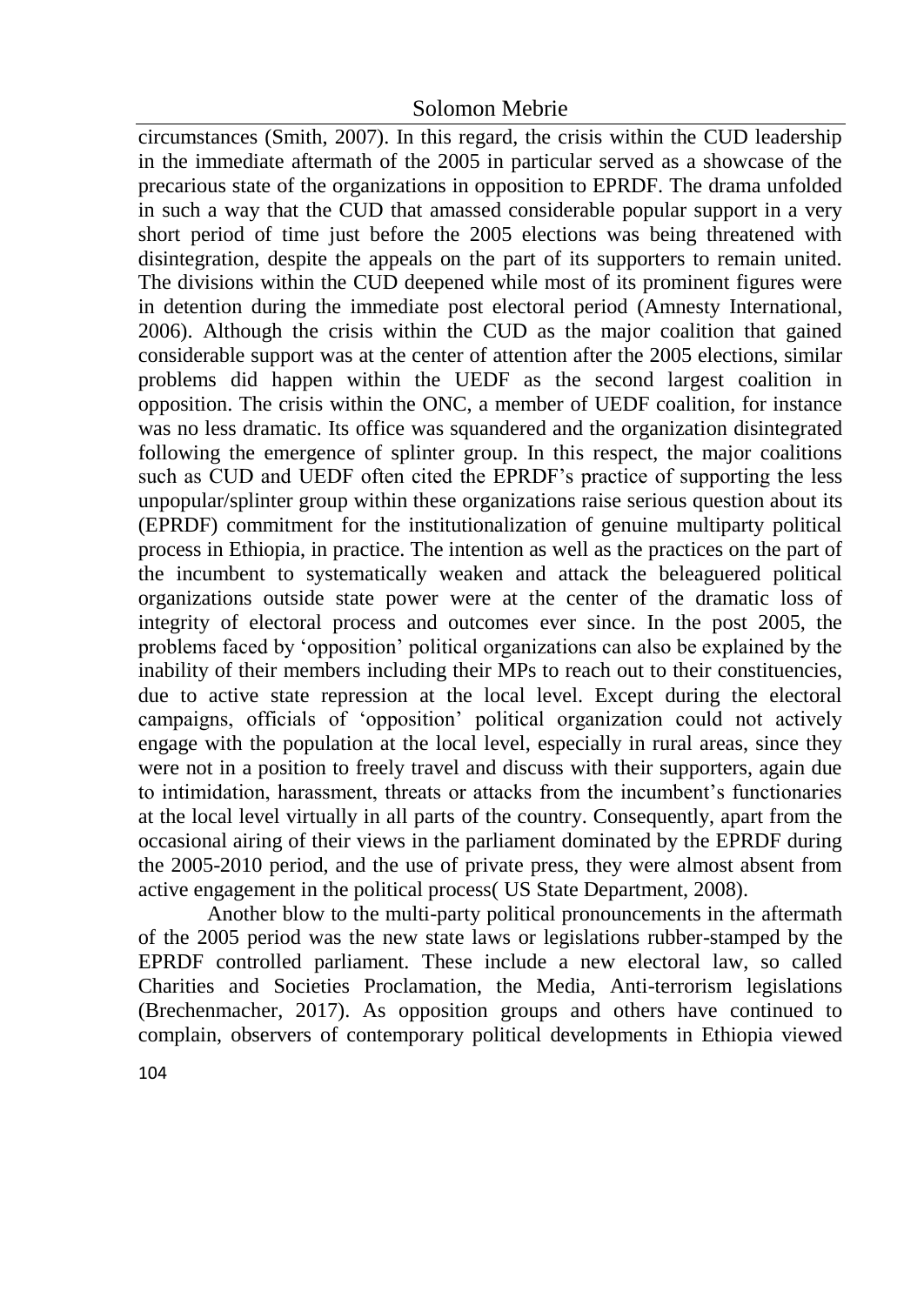$\overline{a}$ 

these legislations as harbingers of the narrowing of the political space in the run up to the May 2010 elections, which in turn foretold the outcomes of the 2015 elections. These legislations have been severely criticized for legalizing illegal and repressive practices of state authorities against their political opponents often treated as enemies, real or perceived. The worst manifestation of these controversial legislations was their use in the courts of law in the country by the EPRDF regime against its political opponents. The decrying of the same by independent human rights organization earned them enmity with state functionaries in Ethiopia.<sup>3</sup>

Despite their endless predicament, 'opposition' groups attempted to reorganize and regroup in the run up to 2010 and 2015 elections. They attempted to put together new coalitions to challenge the EPRDF. For instance, members of the former CUD and the former senior members of the EPRDF whom it expelled<sup>4</sup> established the coalition known as Unity for Democracy and Justice (UDJ) or *Andinet* in Amharic different from the other coalition named Forum for Justice and Democratic Dialogue (FJDD) or commonly called *Mederk* in Amharic. As the 2010 elections were approaching, the Ambassadors of the donor countries in Ethiopia tried to bring the EPRDF and some 'opposition' political organizations together for roundtable discussion. The 'opposition' parties were the FJDD, the EDP, the AEUO and the CUD. Later, the FJDD opposed to what was called multilateral/multi party discussions, demanding to engage the EPRDF on bilateral basis. The EPRDF on its part rejected the demand of the FJDD and proceeded to discuss with the rest of the groups. Finally, the EPRDF, the All Ethiopian Unity Organization /AEUO, the Ethiopian Democratic Party/EDP, and the EPRDF affiliated CUD signed a "code of conduct" at the presence of their chairs: Meles Zenawi, Haile Shawul, Lidetu Ayalew, and Ayele Chamiso, respectively (International Press Service, 2009). During the months preceding the elections, the representatives of these 'opposition' groups and the EPRDF debated on several themes on political, economic and social issues. However, unlike the 2005 elections the debates were not given live televised coverage. Meanwhile, some of

<sup>&</sup>lt;sup>3</sup> Ethiopian state authorities often accused organizations such as Human Rights Council (Ethiopian) and the Human Rights Watch as having their own political agenda, and the regime over the years maintained a very tense relations with US State Department due to the latter issuing its annual reports documenting human rights violations in Ethiopia.

<sup>&</sup>lt;sup>4</sup> Negasso Gidada and Siye Abraha were formerly high ranking EPRDF officials which joined the UDJ.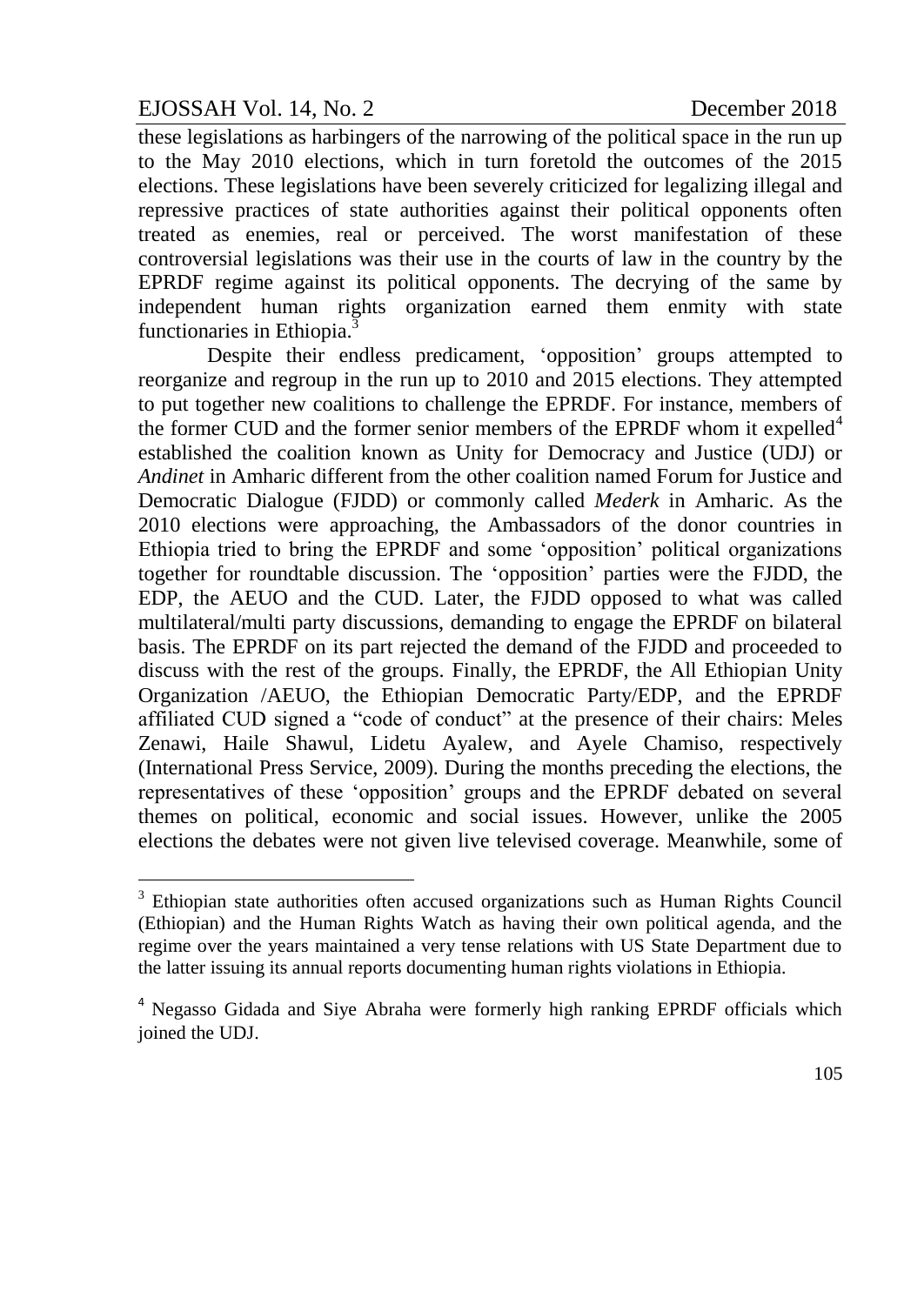the ‗opposition' in general and FJDD in particular accused the ruling EPRDF and its supporters for harassing their candidates in different parts of the country in the run up to the elections. The ruling EPRDF, nonetheless, in most cases rejected the allegations. Moreover, the National Electoral Board of Ethiopia (NEBE) responded that the allegations were not supported by evidence. Towards the end of March 2010, the EPRDF government and the EU had appeared to have reached an understanding that the latter would send its own election observation mission to Ethiopia, which sent about 150 observers. The African Union (AU) also fielded observers. However, the Carter Center, which observed the May 2005 elections, did not send observers. Despite their precarious conditions and the surveillance, FJDD, the UDJ, the EDP led by Lidetu Ayalew, the All Ethiopian Unity Organization (AEUO) of Engineer Hailu Shawl; the offshoots of the former CUD named the 'parliament group'; and the newly formed organizations such as the Ethiopians' Peace and Democracy Party (EPDP); the Ethiopian Vision Party (EVP); and the Ethiopian National Democratic Movement (ENDM), were among those that took part in the May 2010 elections (Tronvoll, 2011).

In 2010, the EPRDF and allied groups claimed a sweeping victory, taking all but two of the seats for the House of Representatives. The two seats, one in Addis Ababa and another in Bonga, Kafa Zone, Southern Nations Nationalities and Peoples Region, were won by the candidate of UDJ and an independent candidate, respectively.

As far as the reports of the different election observer groups were concerned, first the African Union Observer Mission indicated that while they could not observe the process during the campaigns they reiterated that the NEBE handled the electoral process in a professional manner. Moreover, from what it called polling day observation it noted that the candidates of the ruling EPRDF had their own observers in all polling stations visited while those of the 'opposition' organizations did not have theirs. In citing further irregularities, the AU mission indicated the ballot papers lacked adequate security features and the situation was suitable to manipulation in that the counting procedure and enforcement of existing laws were lacking in some of the polling station they observed. Despite these and other claims of irregularities the AU Mission concluded that the 2010 elections were organized and carried out in accordance with 'AU guidelines and standards for the conduct of democratic elections' (African Union Observer Mission, 2010). It however went on to raise some critical points particularly on the relationship between the ruling party EPRDF and the state/government run by it. In this regard the report mentioned that beyond what has been regarded as the ‗incumbency advantage', the political arena was fully in favor of the EPRDF. It cited the use of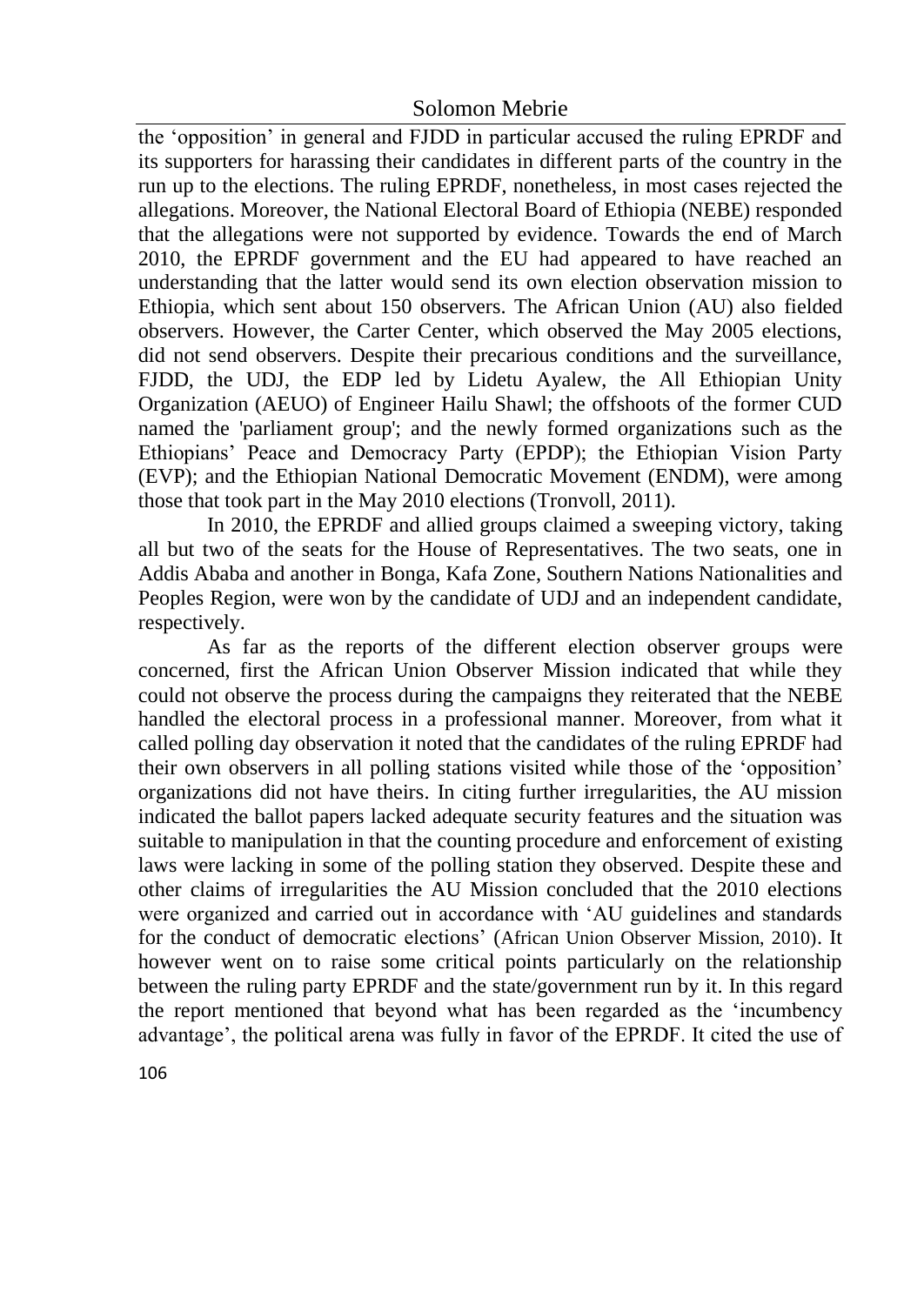state resources for the activities of the ruling EPRDF. The EU mission refrained from the full endorsement of the elections by claiming that "the election does not meet certain international standards." The EU, while it claimed the Ethiopian legal setting provides the scope for the conduct of genuine elections, it reiterated that the implementation of the laws was such that it could constrain the enjoyment of the rights and freedoms of the population. The report cited the changes the government instituted to the legal framework, together with other measures, have resulted in the narrowing of the political space (EU Observers Mission, 2010).

To sum up, the 2010 elections were in reality held in a tense situation accompanied with frequent claims of the 'opposition' groups, of harassment, intimidation and death of their members and supporters. In other words, beyond the measured statements of the AU and EU missions, the 2010 elections dashed any remaining hope of Ethiopians of various political persuasions of meaningful multi-party electoral contestations. This state of affairs was a continuation of the practices of the EPRDF, the brutal and clientelist methods with which its networks of functionaries worked to "reclaim" the ground they lost or the "calculated risk" they took in allowing their opponents to campaign ‗freely' for the 2005 elections (Leoul, 2006). It entailed disregarding any basic norm of modern democratic politics, including the use of state laws mentioned earlier against not only the political organizations but also members of the society perceived as its opponents. Members of the private media were among those who were hit hard in the run up to 2010 elections, the regime rooting out the few remaining private press issuing critical views (Human Rights Watch, 2015).

Moreover, the use of state institutions especially the courts as an instrument to legitimatize state repression against the political opponent of the EPRDF strikes at the heart of institutional crisis in contemporary Ethiopia. This can best be explained by the grievances of the officials of political organizations such as the Oromo Federalist Congress (OFC) during the 2010 as well as the 2015 elections. The OFC took part in the 2015 elections and fielded relatively larger number of candidates from among the few beleaguered political organizations outside the state power (‗Refworld', 2014). In the run up to the elections, the OFC reported its candidates and supporters were intimidated and detained. It was also witnessed that hundreds of the candidates and observers of the 'opposition' groups, under pressure from the regime functionaries declared, usually informally, their withdrawal from the process. Moreover there were reports of wide spread rigging where the OFC in fact claimed to have evidence such as ballot papers thrown into toilets by regime functionaries, and two of its supporters killed on the elections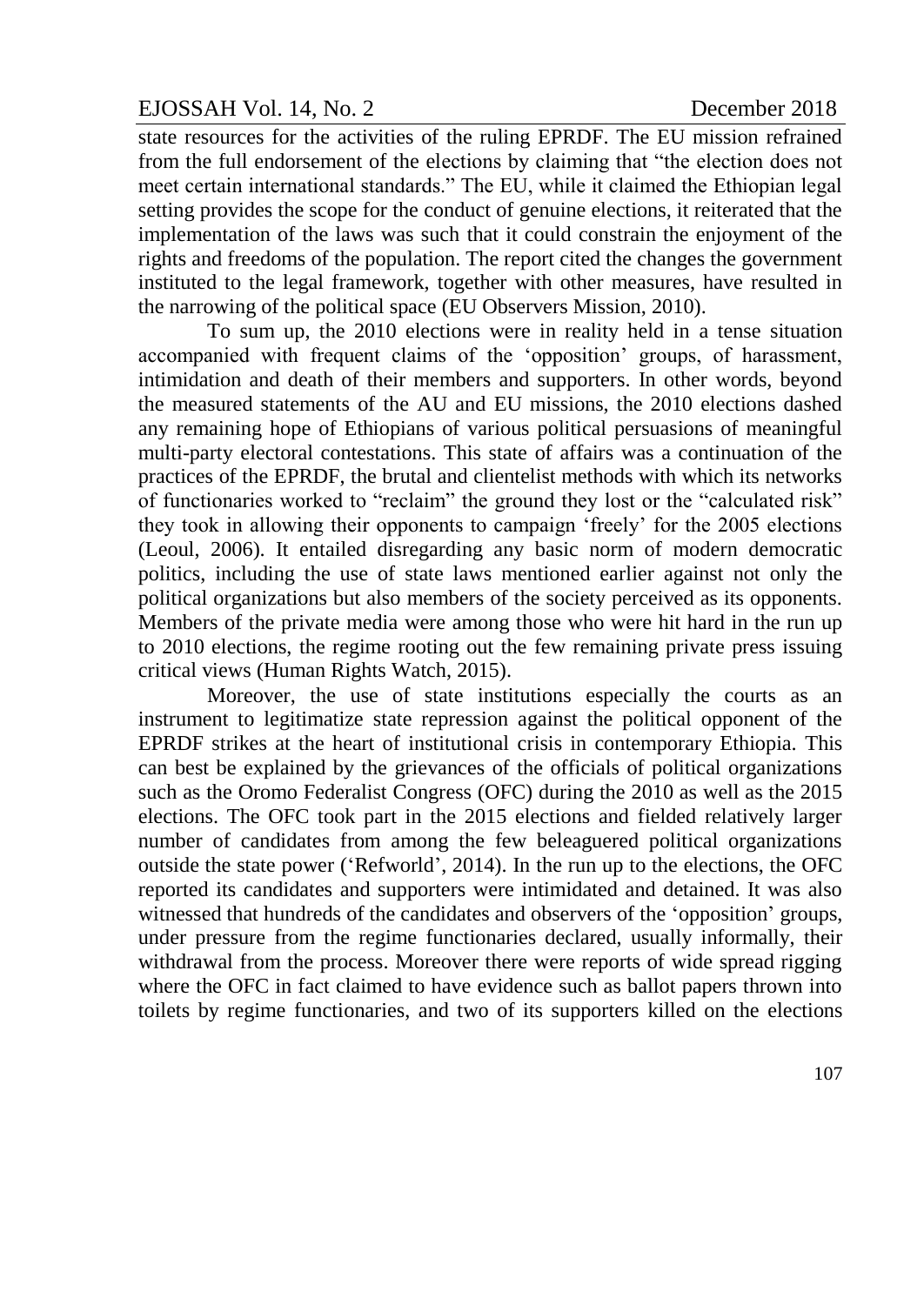day.<sup>5</sup> The OFC representatives argued that they would no more take the cases to the courts since they claimed the results of any such court proceeding would not be more than rubber stamping of the regime's position. This shows, the level of not only the electoral pretensions and the lack of integrity of the process, but also how the integrity of long standing public institutions were being seriously undermined by the EPRDF in state power and its associates, using the institutions for illegal and narrow group interests (Human Rights Watch, 2010).

The 2015 elections took place in conditions where all state institutions were mobilized to ensure a total victory for the EPRDF and its affiliates, organized by the electoral commission that has been simply enforcing the incumbent's position without any remorse. Under such conditions, it would have been even more difficult to understand how many people may have actually registered to vote, how many actually voted, and how many of the votes were counted properly. There was no way of knowing how many eligible voters did register, or did not vote after registering. The elections itself took place amidst reports of killing of opposition figures, jailing of journalists, activists, imprisonment of opposition observers and mass withdrawal of opposition observers (US State Department, 2015). Overall, the 2015 electoral process that led to a claim of a 100 % electoral victory by the EPRDF and its partners was the logical outcome of the antagonisms, the degradation of basic norms of human dignity, human rights and freedoms, beyond the conduct of periodic elections. The whole process was one of open deployment of totalitarian techniques of unimaginable proportion and the near absolute loss of integrity of not only of the elections but also of the whole institutional as well the political processes of the country. To sum up the elections in 2010 and 2015 in particular were carried out in conditions where all state institutions and public resources were used to ensure EPRDF's and its partners' ‗victory' in all regions of the country.

### **Political Antagonism, Totalitarian Ambition and "Decades of Democratic Pretentions"<sup>6</sup>**

This section is devoted to reflections on the TPLF dominated EPRDF government as the primary actor responsible for the running of the affairs of the state and its roles in being at the forefront of the propagation of the rhetoric of multi-party elections in Ethiopia for more than two decades. Observations from the synopsis of

 $\overline{a}$ 

<sup>5</sup> Information from prominent Oromo Federalist Congress Official

<sup>6</sup> See Pausewang et al., 2002.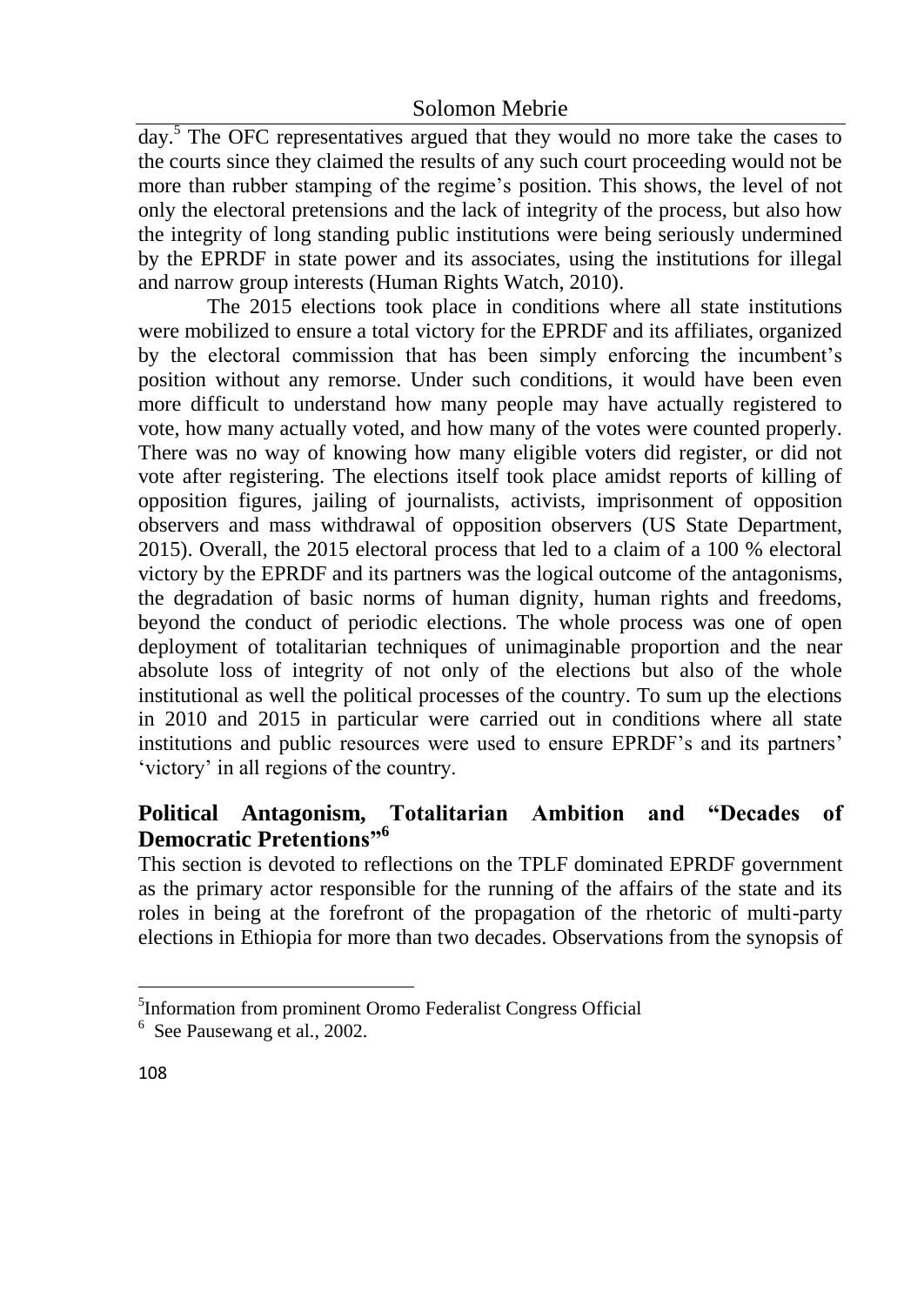the political processes centering on the last three general elections in Ethiopia have shown that the positions the regime took on electoral issues as well as other matters affecting the population were the logical outcome of its aims, policies and strategies. Informed by TPLF's experience as an insurgent group, and bolstered by more than a quarter of a century of arbitrary use of state power, the EPRDF intensified its antagonistic relations with the various categories of the population.

The TPLF dominated EPRDF until the 2018 dramatic events often reminded its supporters and opponents that it is a front of political organizations or groups which militarily fought and won a protracted war against the militarysocialist regime the *Derg* in power in Ethiopia for about 17 years. EPRDF's core group before 2018 in particular, the TPLF, came to organize itself and operated against the Derg in a hostile political environment in the 1970s and 1980s. As a consequence, while its victory over the *Derg* resulted in a sense of invisibility of its leadership and inflated self-image of its rank and file, the TPLF led EPRDF regime for a long time characterized the prevailing political environment in Ethiopia, the views of the political organizations dubbed opposition, as well as individual and group members of the society perceived to be unsympathetic to its policies and practices in the post 1991 period, as hostile and inimical to its policies and strategies to achieve "peace, democracy and development". Until early 2018 dramatic events that followed a period of sustained popular protests (2014-2017), the EPRDF leadership could not change such an attitude towards those it often regard as "anti-peace, anti-democracy and anti-development" forces or "the forces of destruction‖. These characterizations were willfully used against political groupings including those it "recognized" at different periods to take part in the political processes including in elections as discussed. No political organization or group capable of staging even the slightest challenge to it could have escaped such demonization. The same applies to any observation of dissent among individuals and groups within the society. The characterization of the latest deadly protests during 2014-2017 period as a work of "anti-peace", "anti-development" and "antidemocracy" or the work of "forces of destruction" was part of the continuation of its ambitious agenda aimed to establish a total control over the Ethiopian political scene and its incapacity to learn lessons from its practices and misdeeds over the years in this respect. In doing so, it heavily relied on its past experiences in maintaining control of its organizational structures and deploying the same in controlling the population.

The EPRDF until the 2018 dramatic changes used to assert that its policies and practices earned it successive victory in the post-*Derg* Ethiopia (*Addis Raey*, 2002 E.C). The regime has been frequently reminding the population that it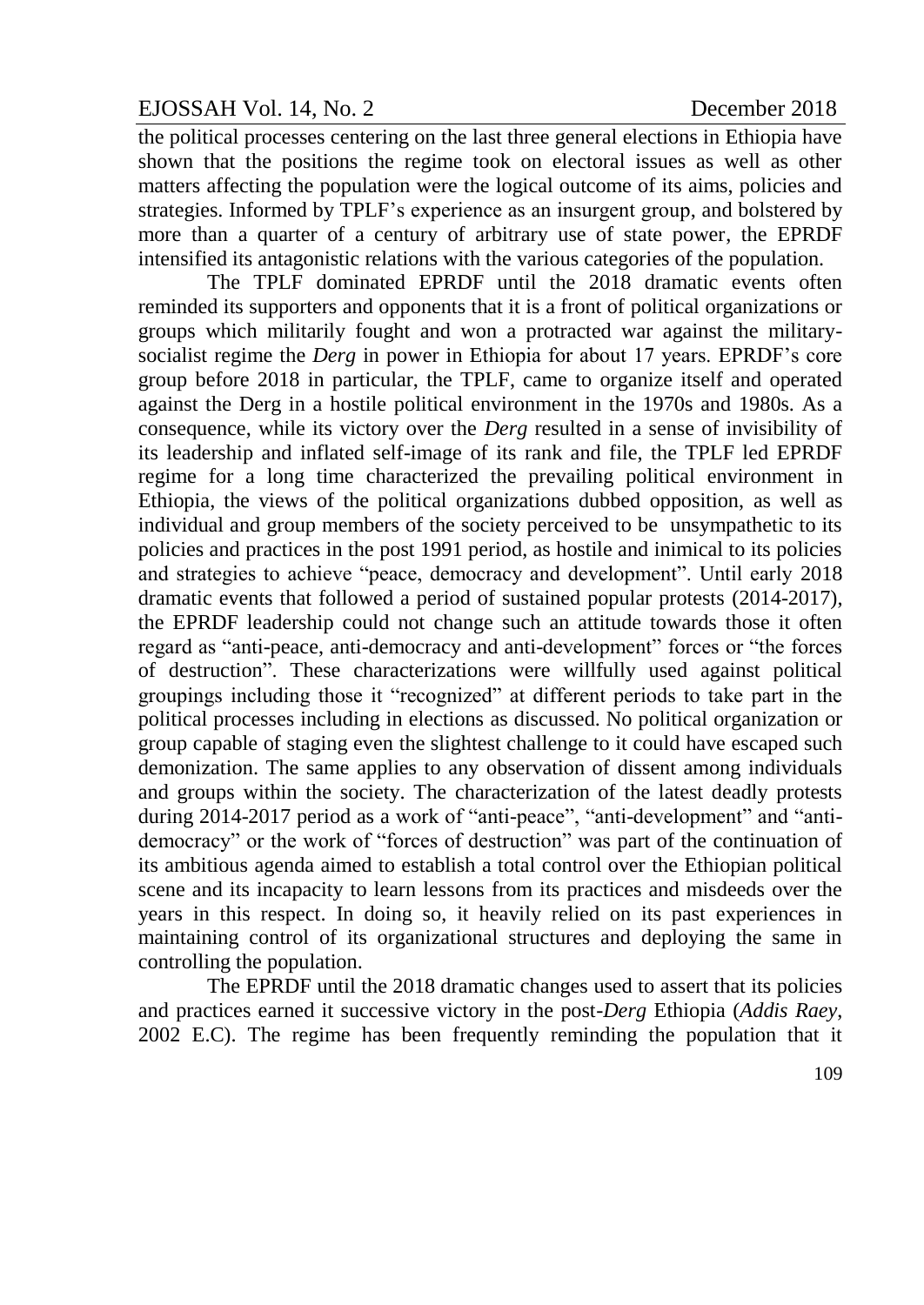addressed long standing grievances of the various "nations, nationalities and peoples‖ against the oppressive state in Ethiopia in the past. This refers to the reorganization of the pre-1991 Ethiopian state and the establishment of regional states (*Kelleloch* in Amharic), and in some cases "special Zones" or Woreda's in the names of the 'the peoples' of these regions or 'Kelleloch'. The political organizations in charge of the regional states or the ‗PDOs' which professed to be the leaders of the 'peoples' would argue that the regions they are in charge of have achieved a measure of self-determination, though this could not be more than a self-serving claim. Although such forces coalescing around their expressed gains in terms of "self-determination" have not been monolithic, they were constantly reminding "the nations, nationalities and peoples" of their achievement in this regard and used this as an instrument to coax, persuade and lead the 'peoples' along the road of 'peace', 'democracy' and 'development' as defined by the EPRDF. Thus banking on its own archaic tradition of control and repression, the former EPRDF until early 2018 portrayed its image as a redeemer, that it was the path to political, economic and social progress, and that there would not be another choice or alliterative than itself. It was transmitting publicly the same message with a view to induce the general public hinting that the 'opposition' or political forces outside state power should not be given a 'free ride' across the political landscape. This observation was further corroborated by the views of the critics being published following its announcement of victory after the successive elections. In the eyes of one of the critics, "it saw itself as the small elite – the selfproclaimed avant-garde – with the right and duty to direct the 'development' of the 'broad masses', which meant the mass of peasant farmers' to lead them out of poverty‖ (Lefort, 2010). To sum-up, the practice of reminding the members, supporters of the EPRDF, and the general public, of the danger of allowing the forces perceived to be aiming to destroy what they gained hitherto, for a long served as its 'winning' strategy.

Such a strategy heavily relied on the support of the individuals and groups that assumed to have been rallying behind TPLF-EPRDF's ethos of state, society and politics and the surging clientelist dealings in the post-*Derg* period responsible for the creation of dependent categories of beneficiaries - the "rent seekers". This in effect means rewarding these groups by distributing the spoils, at the same time denying its perceived opponents any space to organize, operate and express themselves freely. Following from this, at one level, the post 1991 political development witnessed the fusion of EPRDF as political organization and the state in Ethiopia. For individuals and groups within the ruling EPRDF, it was therefore not uncommon to utilize state resources for the benefit of the organization, to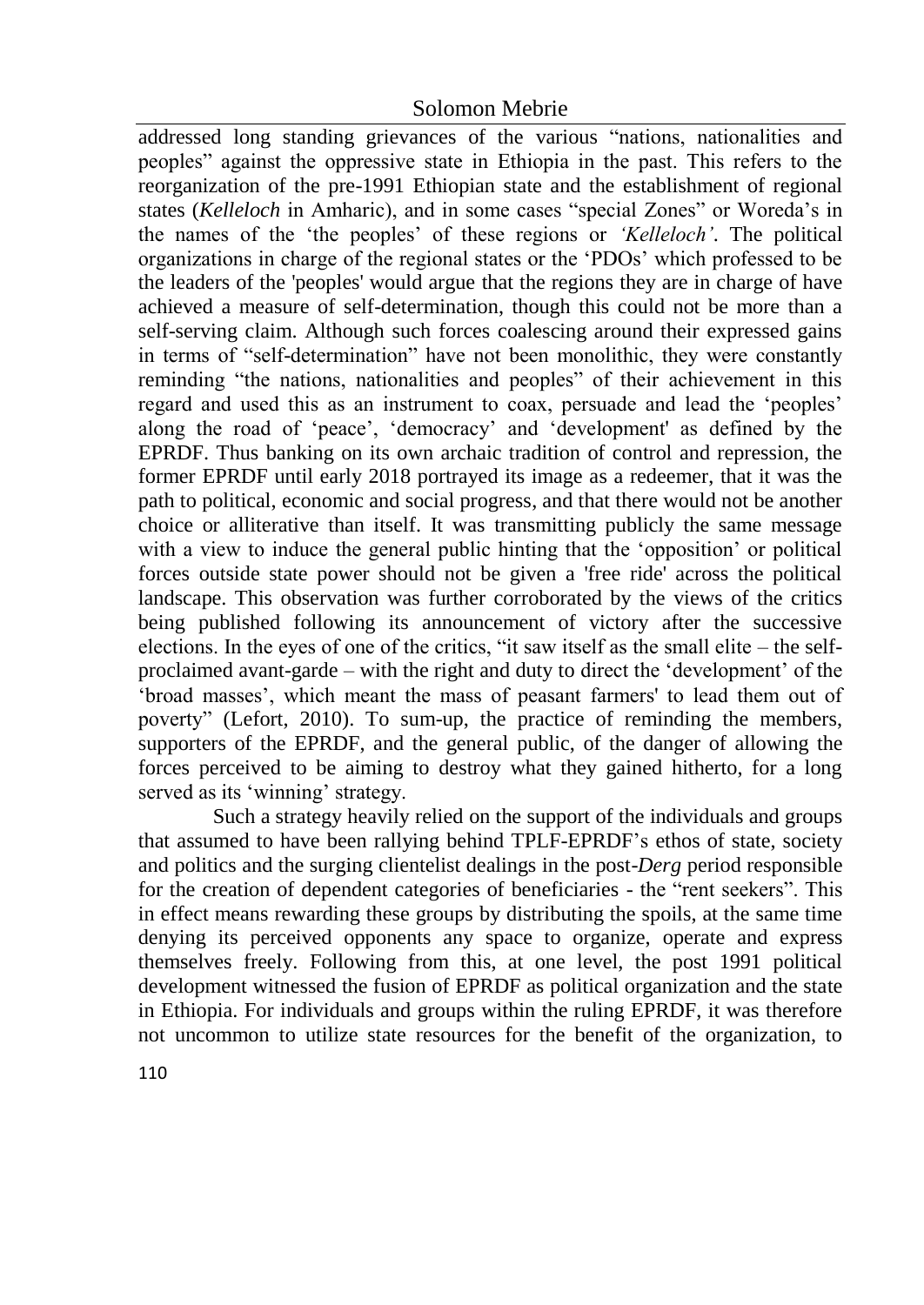propagate its policies and program often confused with the interests of the public, thereby institutionalizing the practices of favoritism which the EPRDF itself was lamenting, as a political economy of "rent seeking" (EU Election Observation Mission, 2010). Beyond what has been regarded as the incumbency advantage, state institutions were undoubtedly served as a locus of mobilization of support and of resources for the EPRDF which under a strict legal condition would have been unacceptable. The use of state resources for purposes other than the one for which they were originally intended has had a far reaching consequence for the elections and beyond. This ‗empowered' state officials' to embezzle and allocate economic resources such as finance, land and job opportunities to members and supporters (Human Rights Watch, 2010).This bolstered the political economy or context in which favoritism has got its way into the social and political life of the society on the one hand and the alienation and suppression of those with differing views on the other. Hence, it led to the intensification of the antagonism in the relations between the state-the EPRDF- and the various categories of the population.

Beyond EPRDF's political repression and abuse of public institutions through its intrusive politico-security structures, it created new structures of control of individuals and groups within the society. What have been named "command post" and a "one- to-five organizing" of the population were among the most infamous forms of coercive mechanisms that aimed for the total control of the population by the EPRDF regime. The official objectives of the formation of such structures were often presented by the EPRDF functionaries as "the building" of development army." These means that each and every adult individual is required to be categorized into a group of five people, the reports of which are going to be sent to a central "command post" [\(Brechenmacher,](https://carnegieendowment.org/experts/1268) 2017). Observers and opposing political groups indicated that the use of these structures of control by the regime worked to their disadvantage, the consequence of which was the regime declaring a near total electoral victory in the 2010 elections. Worse still, the EPRDF has not been deterred from using such infamous structures of control to achieve the 100% electoral result in the 2015 elections. While such structures created a sense of invincibility and a self-deceptive image of consolidation of control on state institutions, societal formations, individuals and groups within the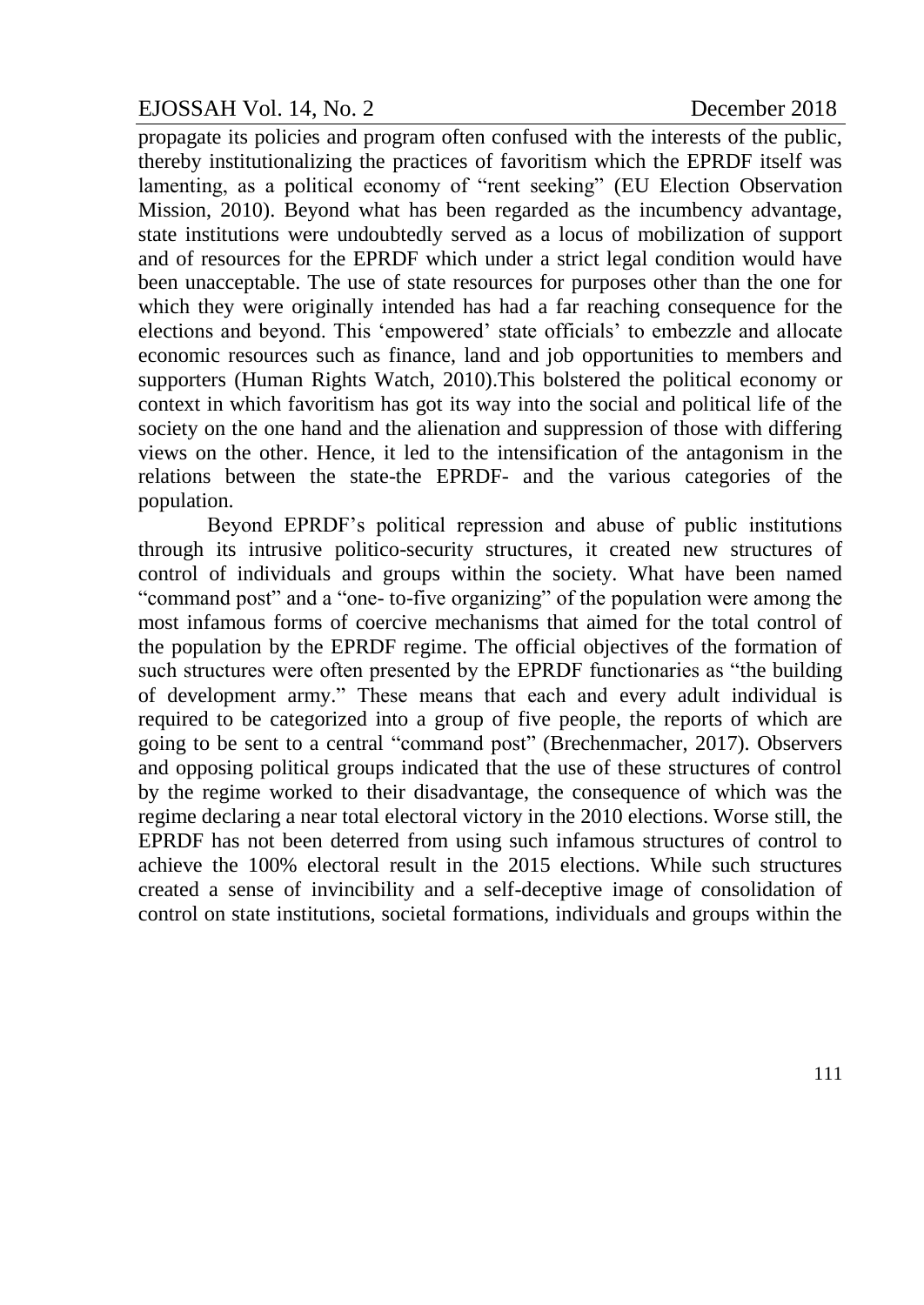society, in reality however voter intimidation included regime functionaries' going door to door during election days to coerce reluctant residents to vote.<sup>7</sup>

In the aftermath of the 2015 elections, nothing could have explained the pretensions of the EPRDF than the conduct of senseless meetings and 'negotiations' with pseudo opposition groups to reform the electoral system, while incarnating individuals and groups which relatively challenged it during the 2015 elections (Walta Information Center, 2017). The regime was propagating the importance of reforming the electoral systems, including holding talks about proportional representation, while the people were demanding the end to killings, mass detentions and displacements. This was at a time human rights organizations have been consistently expressing their misgivings about the closure of what has been often characterized as the political space (Human Rights Watch, 2016). The protracted defamation of the private media, and the ambition to totally control all space of expression and association had chilling effect and did instill fear, fragmentation and distrust within the population until the start of sustained societal responses to state repression during the 2014-2017 period. In general, the points mentioned above are indicative of the former EPRDF regime's inability to learn any meaningful lesson from the misdeeds of its predecessors, its own totalitarian ambition, and practices of a quarter of a century rule of the population who have been left with little option than confronting it.

To sum up, the fundamental basis of the TPLF-EPRDF regime's relations with the society in Ethiopia has been characterized by antagonism in which the interests of the state diverged from the needs and the aspiration of the overwhelming majority of the population. Not many would have taken the regime's rhetoric of 'democracy', 'peace' and 'development', seriously in the aftermath of 2015 elections, which is indicative of the alienation of the overwhelming majority of the population from the political as well as the policy processes of the regime. Ironically it was EPRDF's rhetoric and practices about ‗development' which in the eyes of members of the population amounted to land grabbing, that resulted in a mass protest that rattled the regime and forced it to make concessions by the end of 2017 (Human Rights Watch, 2010). As discussed in the next section, mass protests especially during 2015-2017 were not just spontaneous reactions to state repression; they were the consequences of prolonged antagonism in which the regime disregarded basic norms of human dignity,

 $\overline{a}$ 

 $7$  The writer of this article observed state local officials going to door-to-door in neighboring hood systematically urging people to go to polling stations, doing the same at least 2-3 times on the same date.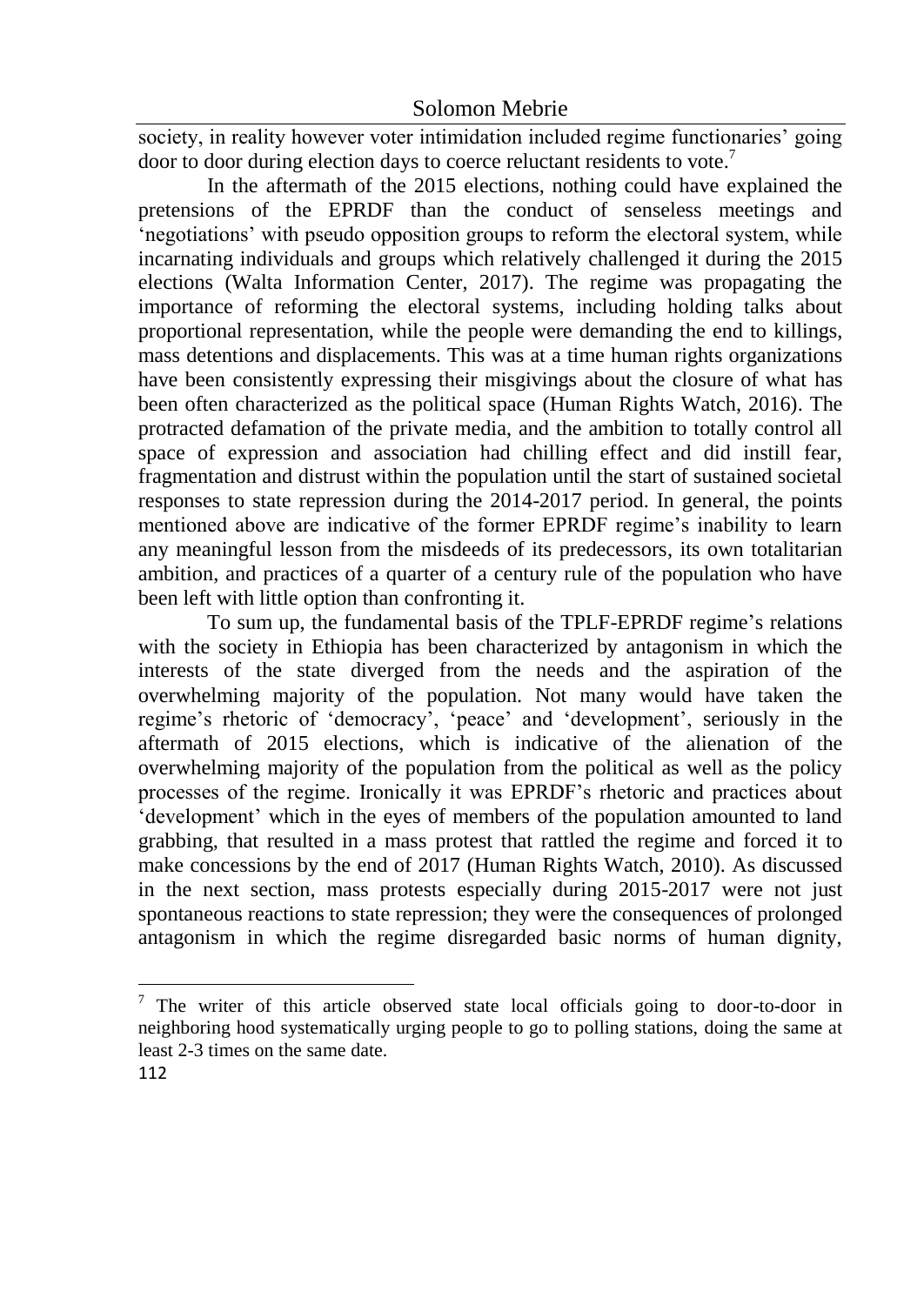freedoms and the rule of law, in addition to its unwillingness to conduct free and fair elections.

## **Constraints to Political Transformation & Multi-party Elections in the Post 2014-2017 Protests**

Central to the political dynamics of change since early 2018 was the popular protests that shook the core of the regime led by Hailemariam Desalegn. The widespread protests carried out on a sustained basis the Oromia and the Amara regions were consequential in forcing the regime to make concessions. As repressive state actions that involved arbitrary killings, torture and mass detentions continued, the protests became even more persistent and exhibited some level of coordination. More and more people from the different Oromia regions and later the Amhara regions of the country have been involved and the population in these parts of the country did bear the brunt of the repression born out of desperation of those in control of state power. Activists from abroad played significant role in galvanizing and emboldening the protests at home amidst the crackdown. The dayto-day activities of state institutions, travels from the capital Addis Ababa to different regions of the country were disrupted; rioters attacked and in some cases burnt down properties (BBC, Aug. 22, 2016). In response, the state military and security forces killed hundreds of people, injured and detained tens of thousands. Towards the end of 2017 it became apparent that the regime was not in a position to sustain the status quo in repressing the population. The pressures from within and outside the country led to the resignation of Hailemariam Desalegn. Abiy Ahmed from the Oromo Peoples Democratic Organization (OPDO) wing of the EPRDF took the prime ministerial position in April 2018, followed by dramatic events and promises which among others include the promises for the creation of a political environment whereby free and fair elections could be held, in anticipation of the general elections in 2020.

Political prisoners were released in thousands, armed political organizations in exile have returned to take part in peaceful political struggles, hundreds if not thousands of people who were in exile have been able to return or visit the country<sup>8</sup>. Abiy Ahmed's administration took initiatives towards the reconciliation of deeply divided religious communities, held meetings in Europe and America with members of the Ethiopian emigrant population, some of the

 $\overline{a}$ <sup>8</sup> It has been reported that more than 100,000 people have been released, about 40,000 pardoned, and about 10 political organizations, mainly armed groups from Eritrea, returned.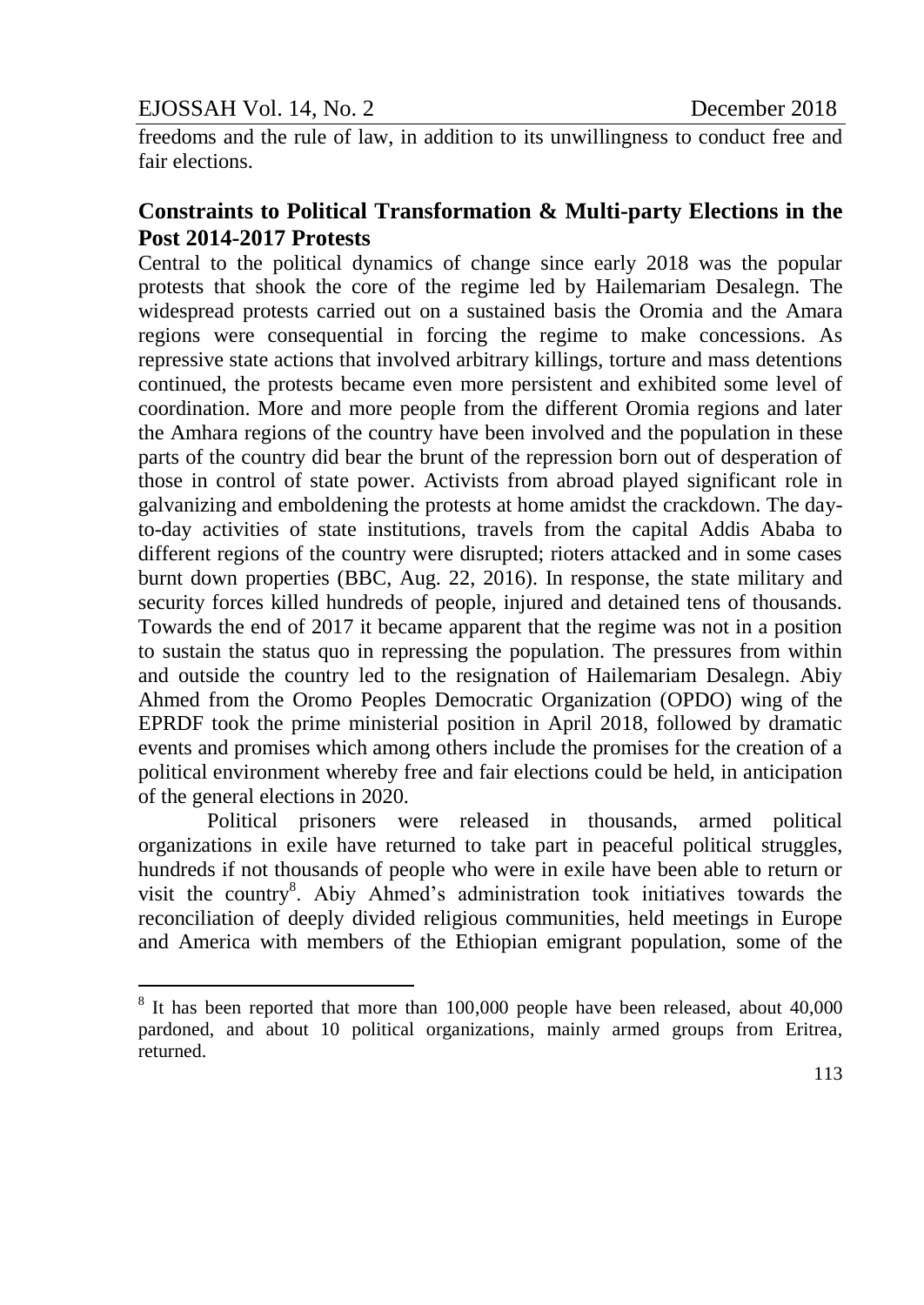events which saw the largest number of people attending in the presence of the Ethiopian government official in the post 1991 period. A modicum of press freedom and of expression restored thanks to the sacrifices paid by members of the society who fought the naked repression of the state and forced the EPRDF regime to make concessions. Significant numbers of women have been assigned to ministerial positions and some individuals perceived to be outside the traditional EPRDF circles have been appointed to various positions. The archetype political control on public institutions, groups and private lives of individuals has been eased, at least for now. The rapprochement with Eritrea has been positively received at home and abroad and relations with Middle Eastern countries such as United Arab Emirates and Saudi Arabia have been on the upbeat (US Institute of Peace, 2018).

Since April 2018 some of the elements of the political rhetoric of the EPRDF led by the administration of Abiy Ahmed have changed. The political language has become one of promoting unity than harping on EPRDF's divisive rhetoric's "anti-peace", "anti-development", "anti-democracy" which have been replaced by the language of *Medemer* or unity. Given the former EPRDF's language of antagonism, the change of tone seems to have brought significant relief to the public. The practice of branding the regime's perceived political opponents, particularly supporters, members and officials of political organizations as "anti-peace", "anti-democracy" and "anti-development forces" has been changed to "competing political parties." The constant intimidation and harassment of officials of political organizations ended and previously armed political organizations returned from Eritrea are reportedly opening offices in different parts of the country, despite tensions in the relationships between the new ruling grouping of EPRDF and some of those who returned from Eritrea in particular.<sup>9</sup> This experience of relief during the last one year period has not been without challenges, however. Distrust of the EPRDF, the activities of state authorities and the political process in general, fragmentation of political organizations and political ideas, and the erosion of the rule of law, are identified as some of the major challenges in the present context with far- reaching implication for the future of multi-party politics and transformations in state-society relations in Ethiopia.

 $\overline{a}$ 

 $9$  Frictions between the OPDO, now ODP wing of the EPRDF and the OLF faction led by Daud Ibsa since mid-2018 led to conflicts and armed confrontations on occasions leading to misgivings among the population that have been severely affected by state repression in areas or regions such as West Wollega.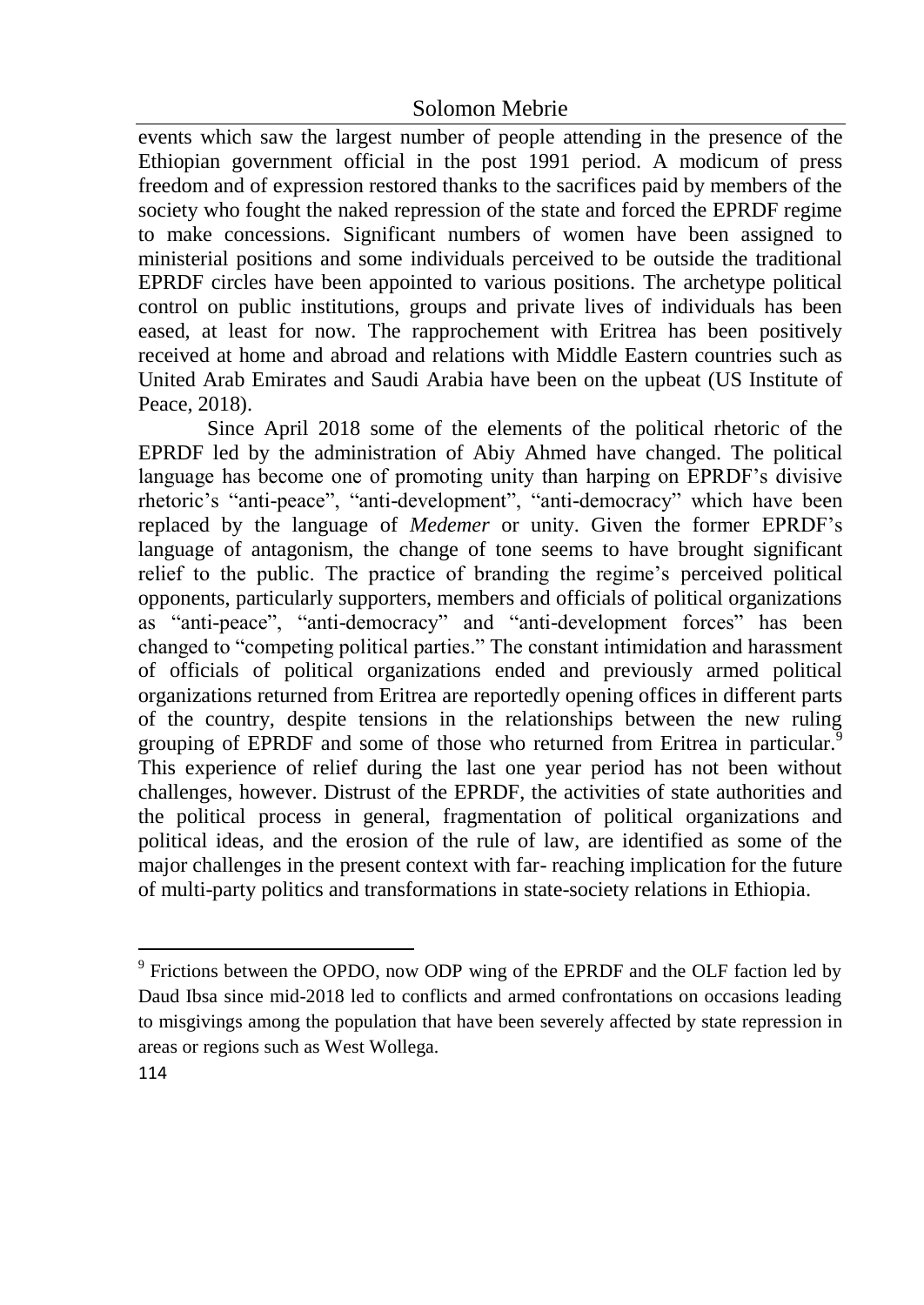As mentioned above, trust in the political process led by the EPRDF, fragmentation of political organizations and political ideas or views they espouse and the erosion of the rule law are among the major challenges in the present context. First of all, the distrust among the public as well as political organizations, of the EPRDF as political organization, its policies and practices remains pervasive. The legacy of state repression and arbitrary exercise of power have continued to cast shadow over the relative sense of relief felt among the wider public following a period of mass protests resulting in some of the positive developments mentioned earlier. It is also important to mention that hundreds of thousands of people have been displaced from different parts of the country both before and after 2018 (ReliefWeb, Sept. 12, 2018). Such conditions and uncertainties feed into past and recent experience of the people in distrusting those in power. Put differently, the major political events or changes since 2018 while addressing some of the problems, did not tip the balance in favor of the people to have control over political affairs of the country, their aspirations and demands for freedom, the rule of law and human dignity and human rights. This means that while one of the central political issues raised since the changes in early 2018 has been transition to democratic rule through the mechanisms of free and fair elections, conditions of distrust continue to prevail including skepticism about the future of free and fair election in this country.

From economic point of view, the much talked about developmental state economy in reality amounted to the domination of the economy by individuals and groups affiliated with the regime dominated by the TPLF. The government was using extra-legal means to benefit members of the regime and their dependent beneficiaries, networks extending to the local level in the society, while at the same time denying the basic means of subsistence of the perceived opponents. As mentioned, protests which started in 2014 were primarily initiated by what local people understood as state-sponsored dispossessions of their economic means of subsistence, notably land, contrary to the much proclaimed ‗developmentalism' of the EPRDF regime, that received acclamation from its local and global clients and patrons before 2018. Thus, the cumulative effect of controlling, co-opting state and societal institutions and arbitrary use of state power left members of society with no options than facing the regime head-on, conducting sustained protest led by individuals and groups echoing the voices of the highly disaffected population (Human Rights Watch, 2017). In other words, while the mass protests of 2014- 2017 was the continuation and outcome of the accumulated effects of a quarter of a century of EPRDF's rule, mismanagement, and pseudo reforms including "decades" of democratic pretentions," the current reform initiatives of the new EPRDF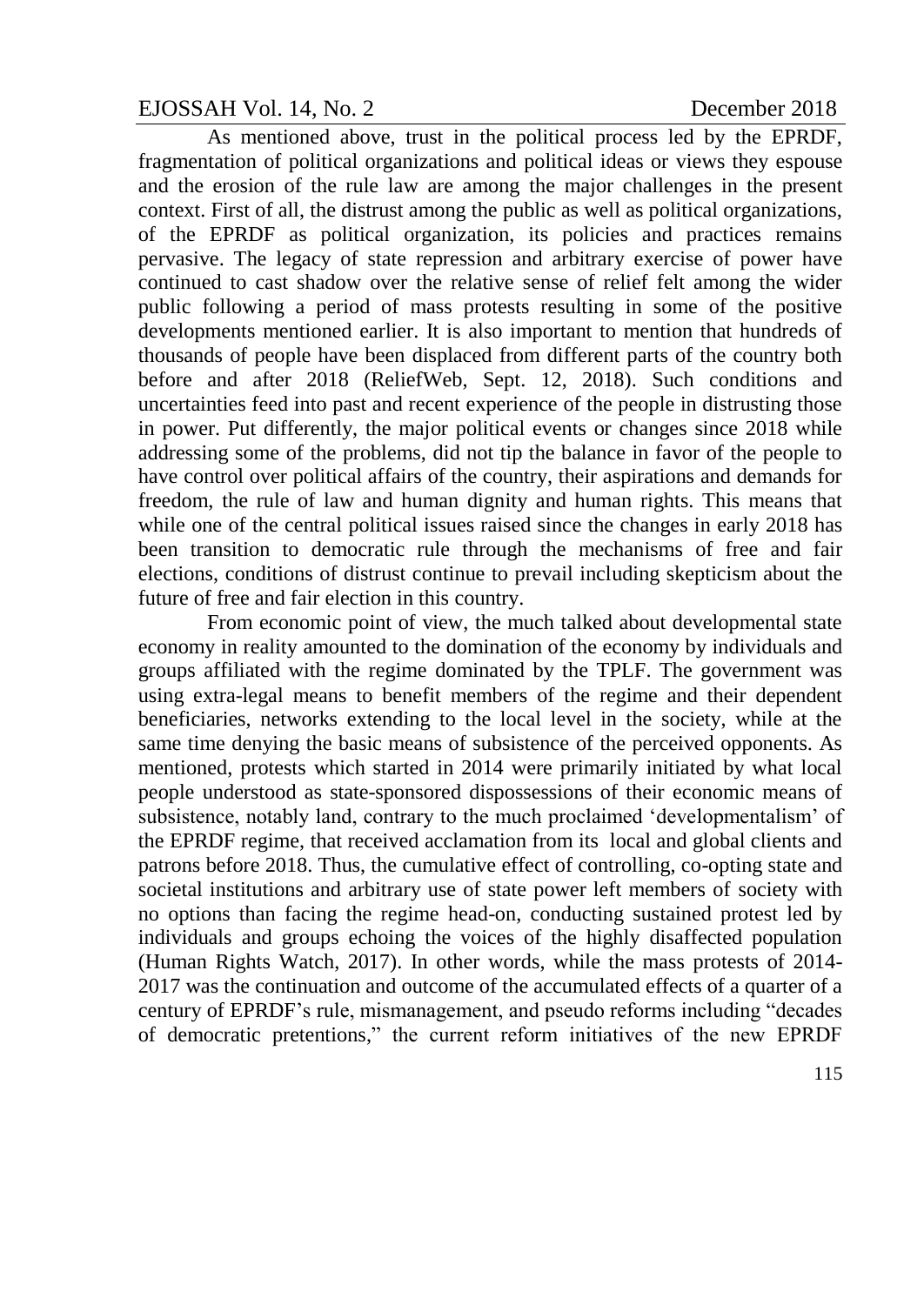administration working to restore trust in state institutions that have long been eroded is proving to be challenging (Pausewang et al., 2002). Put differently, while it seems that the reform initiatives have been viewed positively, and expected to improve some aspects of the relations between the regime and the population, and revitalize institutions (Yeraswork, 2006), if and when carried out on a sustainable basis, the backlog of experience of controlling, co-opting and infiltrating institutions, including political organizations, traditional societal institutions inimical to the ideals of modern democratic practices including free and fair election, are militating against the reform initiatives as current observations suggest. Moreover, while the reform initiatives have been positively received by large section of the population, there has also been widespread feeling among the population of continuing lack of responsiveness, accountability, transparency of state officials or institutions at the national and sub-national levels. Such problems have been the sources of misgivings and in some cases protests held by members of the population in different parts of the country since 2018. In general, the lack of trust on the part of the general population of the EPRDF as political organization (not necessarily all individual officials at the forefront of the reform initiatives currently), their relations with state institutions at various levels will remain a major obstacle in visualizing a new framework of politics in which, it is hoped, free and fair elections may be held in the near future.

The second major constraint in thinking through the prospect of meaningful multi-party political dispensations or multi-party politics is the fragmentation of political organizations and political views and ideas. Outdated methods of political control and repression carried out by the EPRDF regime and prolonged stay in power contributed to the fragmentation of political organizations and opinions degenerating into sectarian politics. In addition to EPRDF's own divisive maneuvers during the successive elections discussed earlier, the *Kellels* or Regions controlled by EPRDF 'partner' organization in Ogaden, Afar, Benishangul Gumuz, and Gambella served the purpose of preventing opposition political organizations from taking part in political activities in these regions including during periods of elections (Zemelak, 2017). EPRDF's strategy of control went to the extent of discrediting political organizations which professed to have national platforms by demonizing them as lackeys of those accused of pursuing old unitarist political model of the country, besides those it often branded as "narrow nationalists"- terms frequently used against its real or perceived opponents.

Besides, the formation and function of political organizations including those that have taken part in electoral processes so far are not based on shared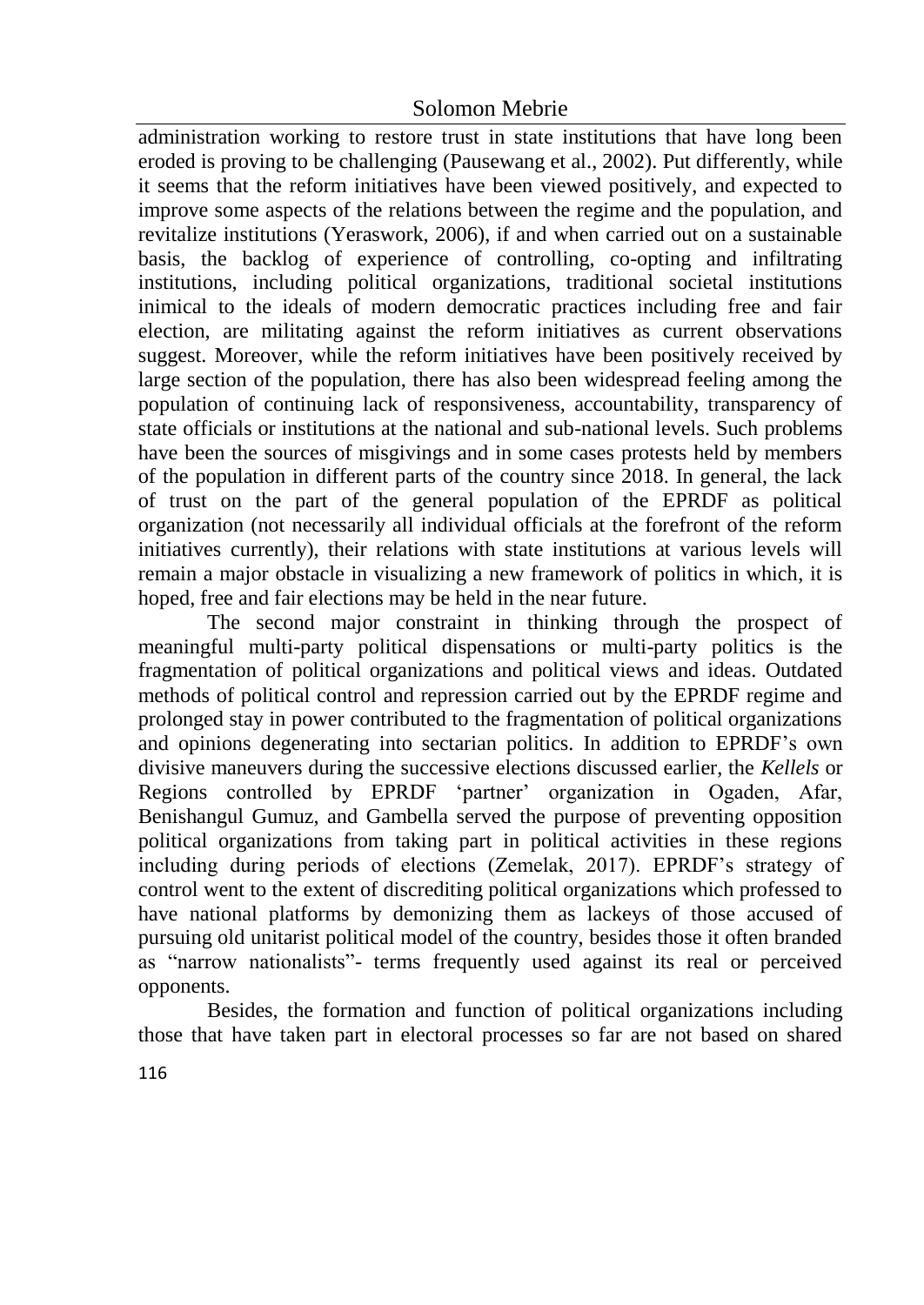notions of political ideals in Ethiopia at the national level. The fragmentation of the organizations and their views extend to the lack of consensus on the meanings of citizenship, collective and individual rights, the status of some of the most controversial provisions in the constitution, the nature of borders and solutions to territorial claims and counter claims along the borders of the post 1991 *Kelleloch* or "National Regional States." There are extreme positions in which some political organizations identifying themselves with one or another categories of the population in the context of the prevailing politicization of identities on one hand and those full of nostalgia of the unitarist model of state and government of the past and the gulf between the two animating tensions among the organizations call themselves ‗front', ‗movement', ‗party', etc.

Moreover, the prevailing political thinking and practices of deploying the ―language of identity‖ to exploit the presumed differences among the diverse population as an instrument of political power by the former EPRDF regime is being imitated by various individuals, networks and groups espousing parochial political agendas. In the present context, such regressive practices have the potential to impact not just the political reform initiatives and the activities of political organizations but also the efforts aimed towards building political solidarity among the diverse population as evidenced by societal responses to state repression during the recent protests. There are growing fears that the people assumed to be not "natives" to certain regions of the country may not be able to feel free to participate in political activities in the regions, and political organizations outside state power may not be able to move freely and seek support in different parts of the country (US Department of State, 2007). In a nutshell, the legitimization of political organizations and ideas along sectarian lines and the ‗instrumentalization' of the identities of one or another of the constituent population of the country for seizing, maintaining and use of state power has had a long term impact in reinforcing the sense of alienation, fear and distrust within the population experienced during much of EPRDF's rule.

Beyond the damage that has been done already largely due to the former EPRDF's antagonistic approaches to politics, political groupings in and outside state power as well as newly emerging groups are being indulged in the practices of interpretations of political ideas and terminologies in a manner intensifying the fragmentation and disunity and engage each other on sectarian or parochial lines. The pervasive use of terms such as "nation" or "*biher*" in Amharic without adequate understanding of such controversial notions will have implications and will continue to raise serious questions, including questions about the prospect for genuine multi-party political dispensations in Ethiopia for the time to come. It is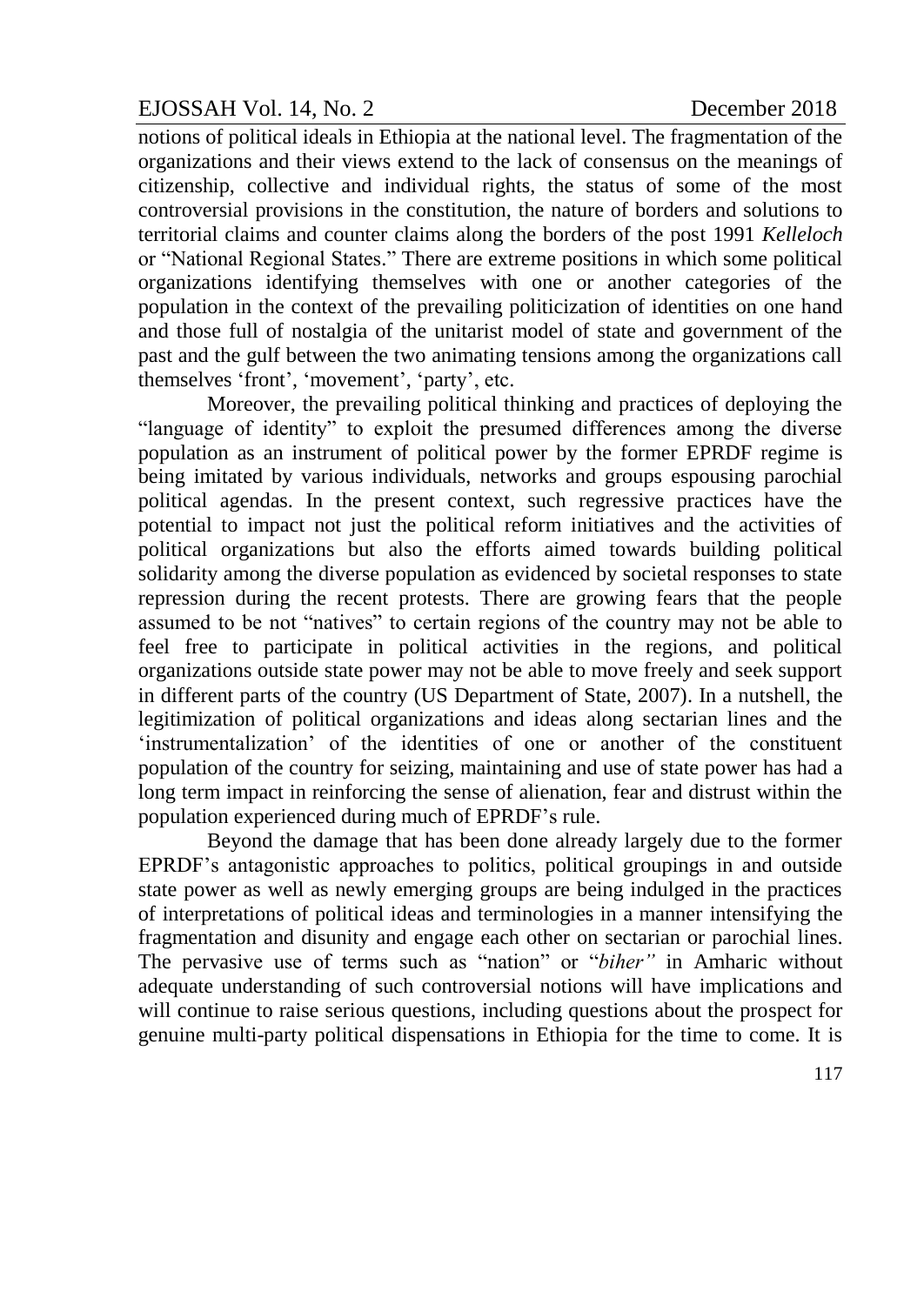therefore not surprising that currently some political organizations and their supporters and political activists, knowingly or unknowingly, are attempting to expand the scope of their parochial political attitudes and practices to create tensions and conflicts among groups within the wider society risking the further fragmentation that would put in doubt the feasibility of free and fair elections during the anticipated 2020 general elections, at least.

To sum up on the issue of fragmentation of political organizations and political ideas, the diverging interest of those in control of the state's political, economic and social development policies and practices for a long time has been the outcomes of political antagonism including the deliberate distortions of political concepts to fit the purposes of the narrow interests of the EPRDF regime, its beneficiaries, being imitated by other groups organized along sectarian lines. Consequently, the use of extremely divergent political positions and pronouncements by officials, members or supporters of the various political organizations in and outside state power as means of political mobilization and the route to power will have a significant bearing on the effort aimed towards the creation of a balanced context including the creation of common understanding about the imperatives of a genuine multi-party elections as the basis of assuming political offices in the future. It is therefore not surprising that those members of the public who have been aware of the divisive effect of the fragmentation of political organizations and their rhetoric have ironically been calling for unity among political organizations. The most recent example has been the appeal of members of the Oromo community for the "unity of" political organizations, professing to stand for the interests of members of this community. It seems that the fear of members of the community became a reality when the distrust between the OLF faction led by Daud Ibsa and EPRDF's regional block, the Oromo Democratic Party (ODP) (the former OPDO) entered into armed confrontations resulting in loss of civilian lives, closure of schools, bank robberies and burnings of public offices during the late 2018, especially in western Wollega region. Therefore, the question that remains is whether the EPRDF and other political organizations or groups have learnt any lesson from the 25 years of fragmentation and disunity characteristic of state-society relations of antagonism explained in this paper.

Third, one of the major challenges in conducting genuine multi-party elections and in the overall improvement of state-society relations in Ethiopia is the erosion of the rule of law. The malpractices extend beyond the rampant use of state laws as instrument of repression in pre-electoral, electoral and post electoral periods widely documented by human rights organizations and others who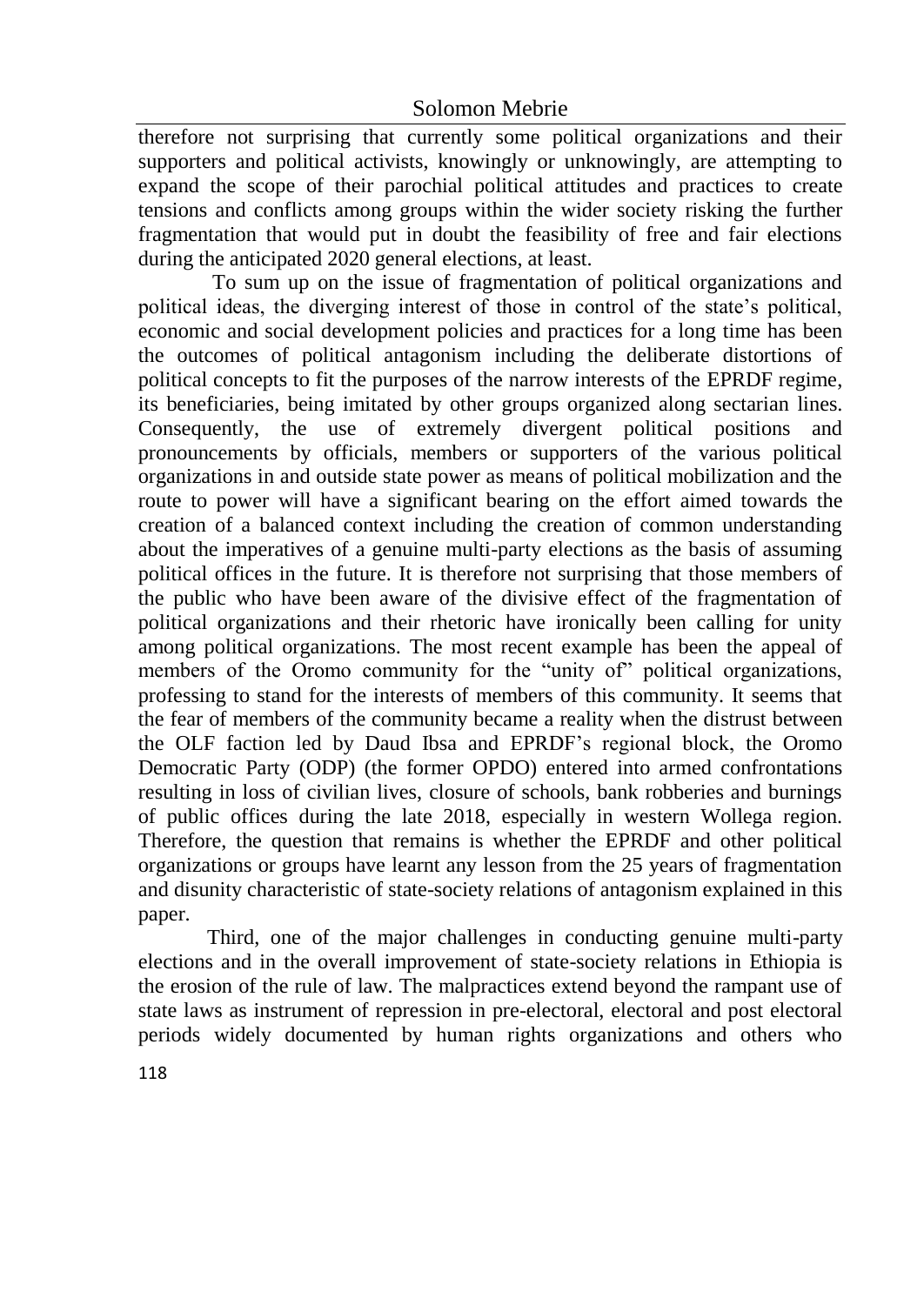conducted studies on this particular register of the regime. One of the major negative lessons of the 2005 elections has been new state laws which restricted and curtailed basic rights and fundamental freedoms of individuals and groups in society. In a bid to discourage or punish individuals and organizations that were perceived to have been sympathetic to its opponents, EPRDF came up with what were regarded as civil society, media and later anti-terrorism laws (Hussein, 2017). Using the "legislations" as instruments of political repression and the use of the courts of law as political instrument severely impacted popular perception of laws and legal institutions with long lasting repercussions (Open Democracy, Nov. 2012). Among others, the anti-terrorism legislation was one of the most unpopular legislation since the regime used it widely as a tool to punish its political opponents and to remain in control indefinitely. The use of such legislations led to severe criticisms of the regime, and its practices of total control of state institutions including the judiciary, the co-optations of societal institutions (including those working in the domains of customary laws - traditional as well as religious institutions) will continue to have long term repercussions.

Thus, some aspects of the recent initiatives toward the restoration of the rule of law are encouraging, and appointment of new prosecutor and Supreme Court judges, new electoral board members, establishing national reconciliation commissions are positive gestures. However, these do not seem to have immediate impact on the situation on the ground and perhaps that is why the people must continue to appeal to the current administration for the restoration of the rule of law, as a matter of priority. This means that it would be difficult to anticipate a major change in the political landscape including in the fields of electoral politics, without genuinely working on the restoration of the rule of law whereby people can freely express themselves, make associations and achieve a measure of economic freedom, peace, and sustainable development under the rules of law. Moreover, this is in as long as addressing the daunting task of the restoration of the rule of law is understood to contribute towards the creation of an enabling context for multi-party political processes as essential component of democratic politics in the future. To sum up, recent experiences suggest that addressing problematic issues in regards to the restoration of the rule of law, overcoming the challenges of political fragmentation and the lack of trust in the political process in improving the prospects of democratic politics would require more than the good will of political groups or organizations and political reform initiatives led by state officials. More than anything else, the situation requires reflections on the significance of the notion of political community in Ethiopia, the foundation of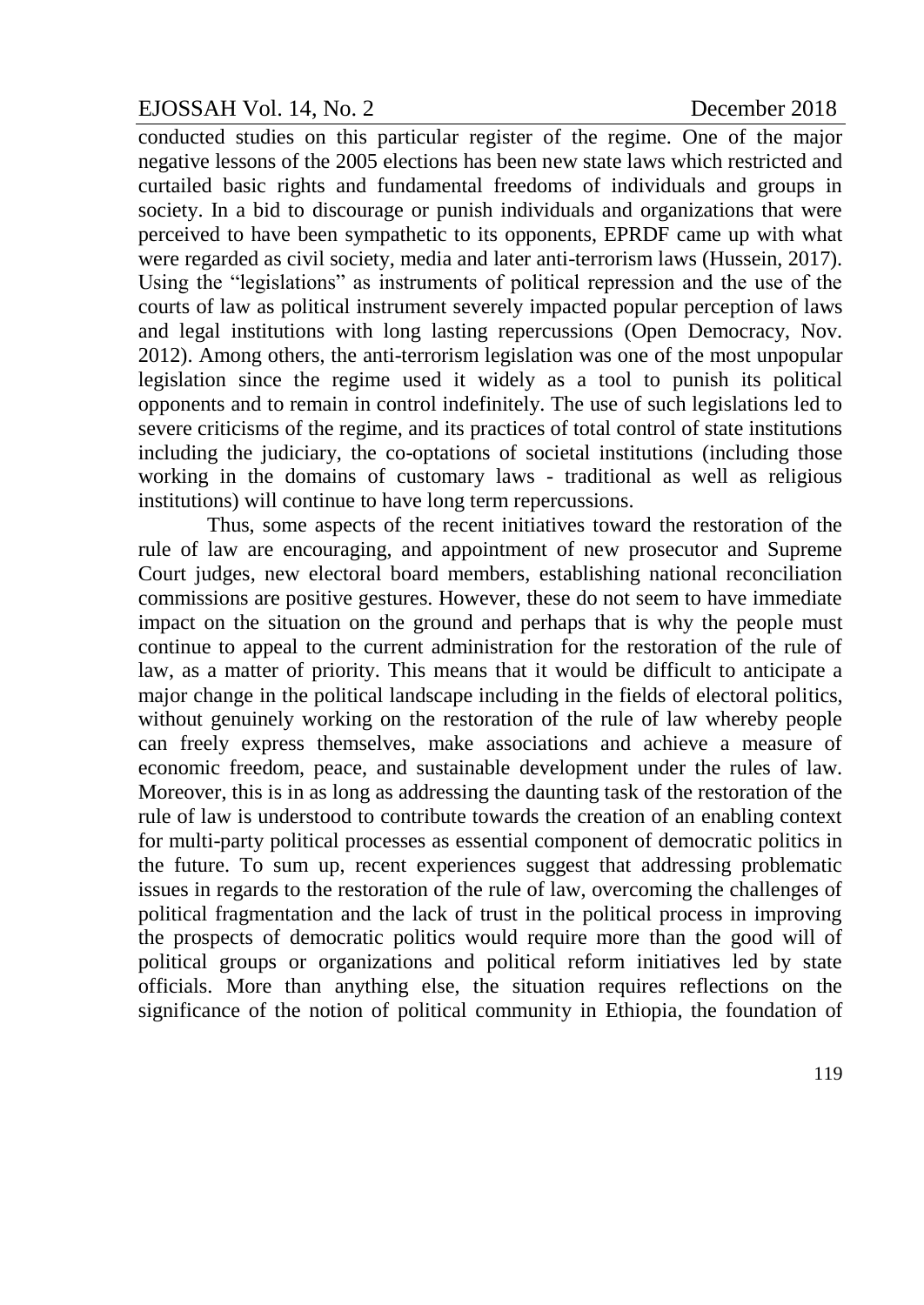which are human dignity, human rights and freedom, the rule of law, justice, as briefly discussed next, in the conclusion.

### **Conclusion: the Quest for Political Community in Ethiopia**

The analyses on the topics of electoral politics and multi-partism and the nature of state-society relations in Ethiopia indicate that there has been fundamental divergence in the relations between the various categories of the society in Ethiopia and the regime led by the EPRDF that used various strategies of control and repression to prolong its rule for more than a quarter of a century. Its strategies of power and control led to fragmentation, fear, distrust, and the eventual alienation of the population from the political process and reduced its rhetoric of multi-party elections to nothing more than pretentions referred to in this paper as multi-partism. The regime's rhetoric of multi-party democracy that lasted for more than two decades was discredited beyond doubt following the 2010 and 2015 elections. Ironically, such a dire situation has on occasions been accompanied with false acclamation from the outside, when the regime declared a 100 % electoral victory.<sup>10</sup> EPRDF practices which led to the lack of respect for the dignity, the rights and freedoms of members of the society, their voice in the political process eroded the people's sense of meaningful citizenship, and threatened to render meaningless the notion of the will of the people.

Thus, one could observe the circumstances in which nothing would have changed the situation than the coming together of members of the disaffected population to confront the repression. While the disunity and fragmentation caused for more than 25 years of EPRDF rule will continue to raise questions about the viability of political community in Ethiopia at the national level, it appeared that the people's realization of their own determination to stand in solidarity with one another served as a watershed in response to state repression, the regime's arbitrariness, lack of accountability, lack of meaningful participatory political processes. In other words, the people's demand of dignity, freedom and the rule of law that animated the protest resulting in a modicum of change since 2018, has created some signs for the creation of political solidarity as key element in the rethinking of political community in Ethiopia. The central features of those protests which led to some level of relief for about a year now arose from the effort

 $\overline{a}$ 

<sup>&</sup>lt;sup>10</sup> The Former US President Barack Obama's description of the EPRDF government after the May 2015 elections in Ethiopia, as "democratically elected government" is the most dramatic of all the uncalled-for acclamations.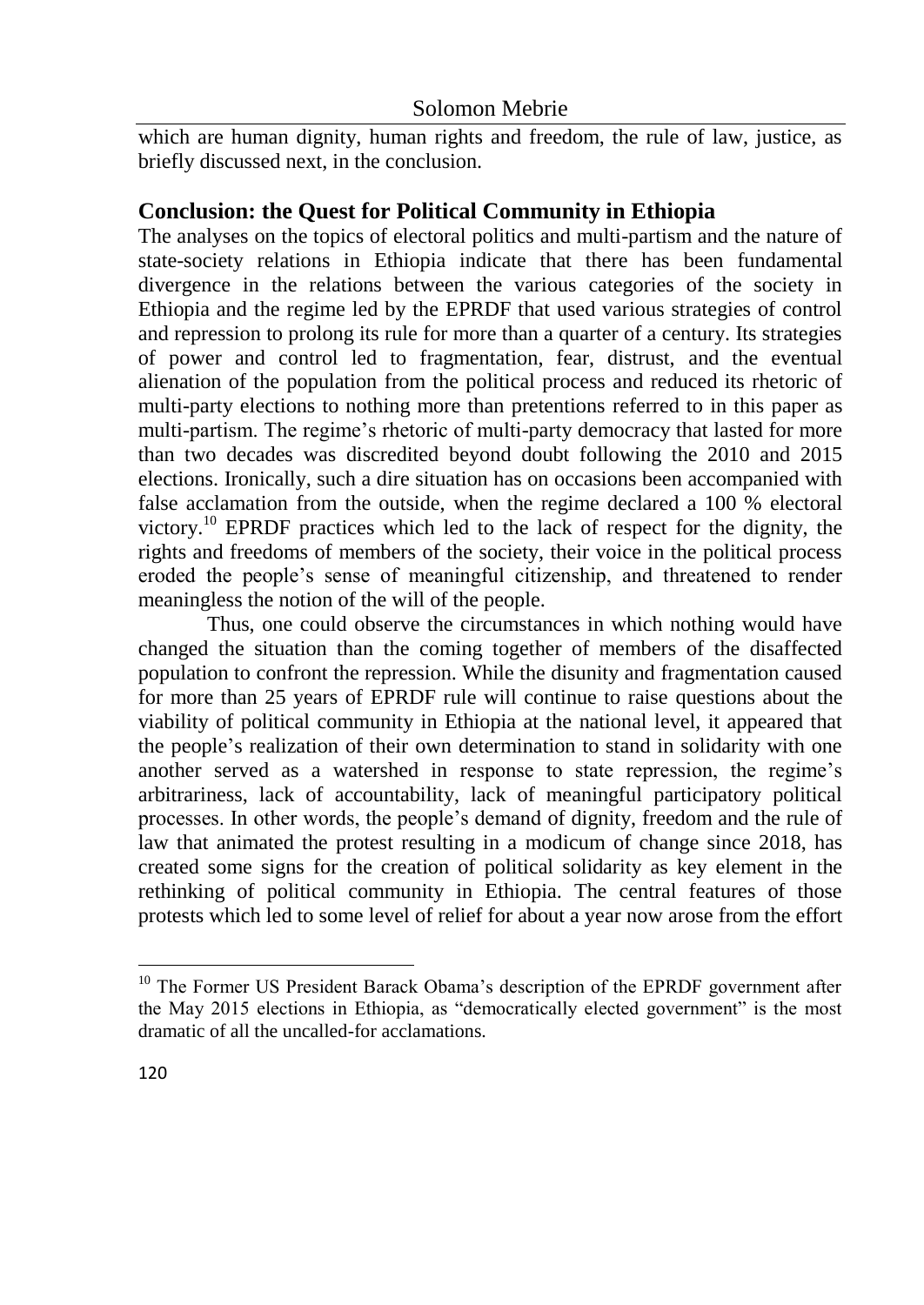$\overline{a}$ 

made by the affected population to stand together against state repression. The people in the regions where state repression had been relentless, before and after the successive elections, and where ‗opposition' political organizations put relatively stronger challenges to the regime<sup> $11$ </sup>, were at the forefront of the protests and borne the brunt in terms of the death of hundreds of people during the protests. Put differently, while repressive regimes and their proponents have always been skeptical about the people's capacity to stand together and respond to the repressive actions of the state, the protest since 2014 that created a shockwave within the political order confirmed people in unison can make a difference.

The protests thus served as a "relational" moment for the ones marginalized population to rise to the occasion and take actions directed towards ending state repression. During the protests, it was observed that more repression on the part of the state meant even more emboldened actions accompanied with some level of coordination and solidarity including attempts to build trust across the political divides. The people who are at the forefront were persistent in their demand, namely the demand to end the killings, state-sponsored dispossession, demand for release of political prisoners, political freedom, restoration of the rule of law, dignity, accountability and justice. More important, it put the regime on the defensive which at times was claiming the protests were without "owners" or ‗leaders', which was indicative of the fact that the unfolding of the protests were essentially mass based, even though there were encouragements and activism that attempted to provide guidance from outside the country in particular. This is an indication of a modicum of change, a 'relational moment', of the people's capacity to create space of discussion, association and solidarity even in conditions where the political environment was openly repressive. This underwrites an important point that was neglected before, i.e. the possibility of a community of people overcoming fragmentation, mistrust, and fears of the state, waging their struggle with determination and coordination.

The promise of the community of people standing in solidarity with one another, working to transform the relations with repressive state machinery is not easy; it requires continuous engagement in the creation of the space for expression, association, and discussion on what to do next in politics, despite the ongoing challenges. Such engagement need to be visualized as long term project in dealing with the challenge beyond the times of elections and protests, requiring the

<sup>&</sup>lt;sup>11</sup> These arguably refer to West Shoa, Wollega, and Western Arsi, West and East Hararge and other regions of the country at the center of the protests against the regime since the 2005 elections.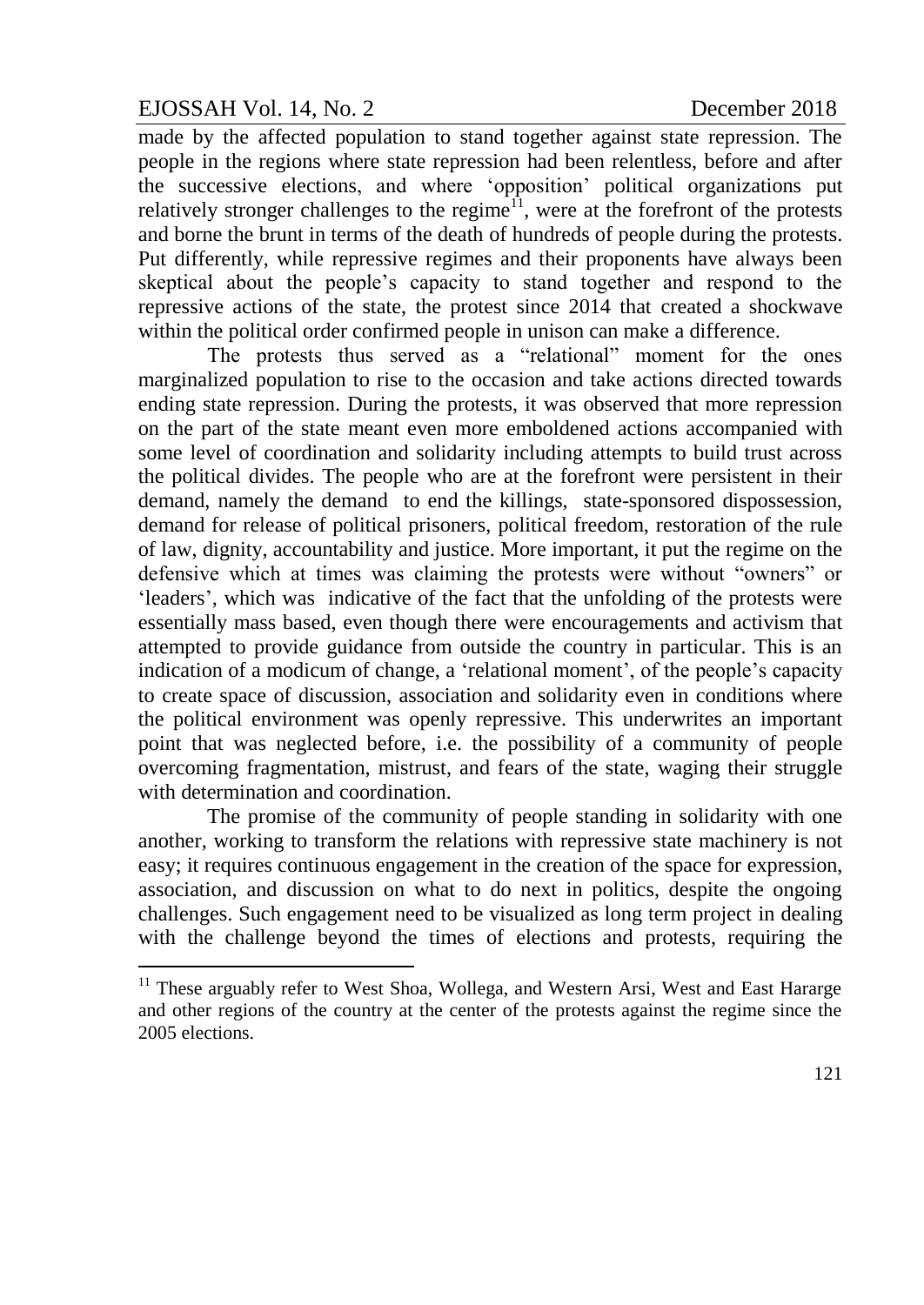understanding of the ongoing dynamics manifesting itself in parochial attitudes and practices which appear to be pervasive even after the reforms have been initiated. Overcoming the experiences of fragmentation, dealing with the divisive and sectarian rhetoric of political groups in and outside the state power, regressive calls of self-appointed activities sowing the seeds of discord are the obstacles which stand in the way of the quest for a viable political community in Ethiopia. It is primarily a quest for space of association, expression and solidarity which nurtures human dignity, human rights and freedom, rule of law and justice, fostering meaningful sense of belonging and citizenship in a 'relational'- ethical realm.

Thus the future of a genuine multi-party electoral dispensations as an important component of democratic politics in the future will by and large depend on the capacity and effort among the diverse people of the country to engage in inclusive dialogue, stand in solidarity with one another for the common causes of dignity, freedoms and the rule of law, and justice, without which meaningful elections and the overall transformation of politics would remain unattainable. Political reform initiatives and attempts to reform the once infamous electoral board and the ongoing conduct of dialogue with the various political organizations may be viewed as positive steps to improve the conditions in which future elections can be held in Ethiopia. Nevertheless, the issue of meaningful electoral process to conduct genuine multi-party elections and resolving some of the most intractable political problems faced by the people will be challenging for the years to come, and, given the experiences and the current dynamics, it may not augur well for the outcomes, including the outcome of upcoming 2020 general elections the successful or timely conduct of which in itself is in doubt. Without being overly prescriptive, more than anything, the situation requires the recognition of the role of the various categories of the population to come together and stand in solidarity for the common purposes and goals of a political community the foundations of which are human dignity, freedom, the rule of law and justice.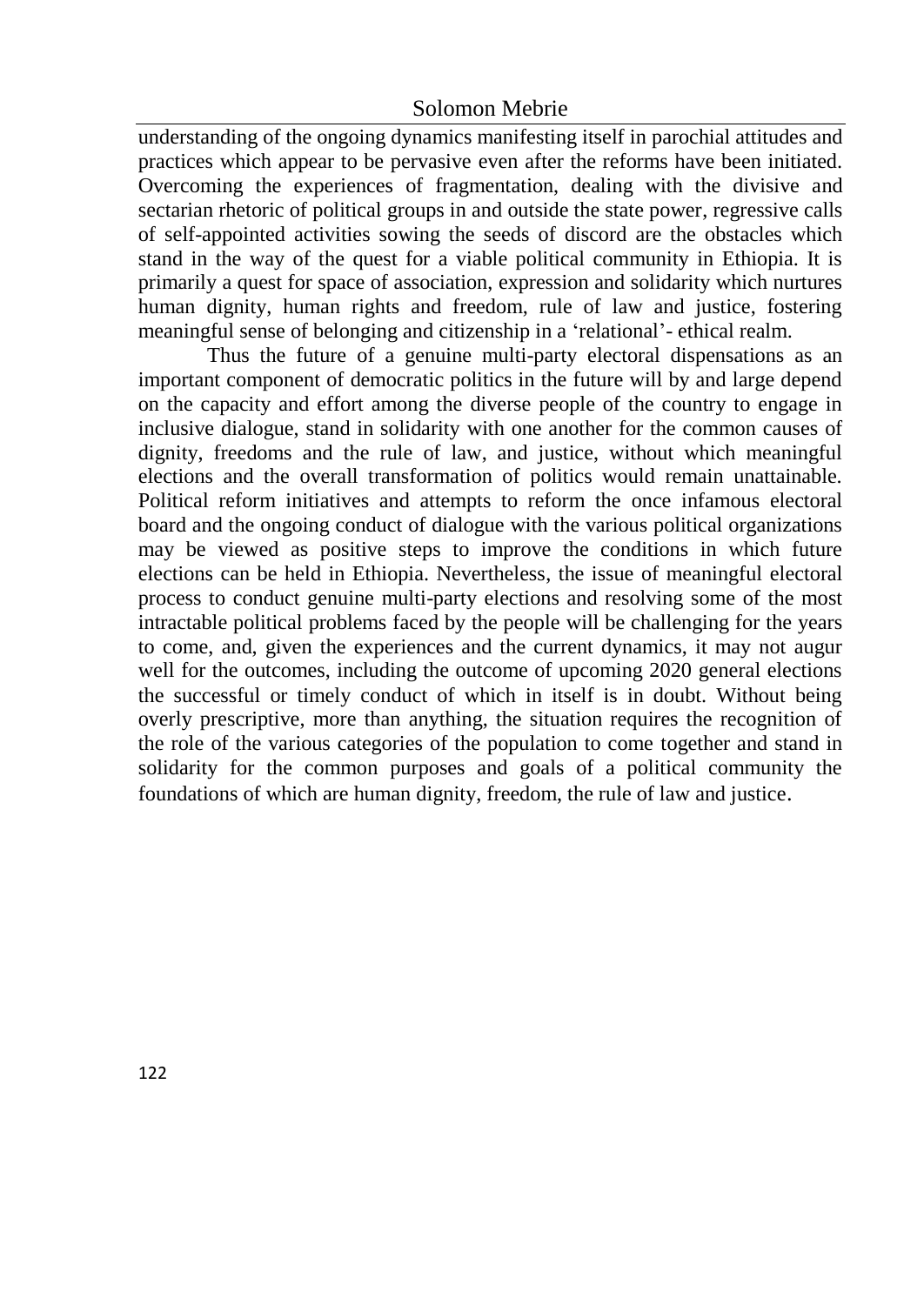#### **References**

- Abbink, J. (2006). Discomfiture of democracy? The 2005 election in Ethiopia and its aftermath. *African Affairs.* 105 (419), 173-199.
- *Addis Raey*. (2002 E.C). *Mircha 2002 ena estrategiawi tekemetaw* [Election 2002 & its strategic significance]. *Addis Raey*, A Publication of EPRDF, 3 (3).
- African Union. (2010). *Preliminary statement of the African Union Observer Mission on the Ethiopia legislative elections of May 23 2010*. Retrieved from https://au.int/ar/node/36683, accessed Sept. 2018
- Amnesty International. (2006). *Ethiopia report*. Retrieved from https://www.refworld.org/docid/44ff7a62f.html
- Aregawi Berhe. (2008). *A political history of Tigray People's Liberation Front (1975-1991): Revolt, ideology and mobilization in Ethiopia.* (Unpublished PhD Dissertation). Amsterdam: Amsterdam University.
- Arian, Alan, & Samuel H. Barnes. (1974). The Dominant party system: A neglected model of democratic stability. *The Journal of Politics*. 36(3), 592-614.
- Arriola, L. R. (2007). The Ethiopian voter: An assessment of economic and ethnic influences with a survey data. *International Journal of Ethiopian Studies*. 3(1), 73-92.
- Arriola, L. R. (2003). Ethnicity, economic conditions, and opposition support: Evidence from Ethiopia's 2005 elections. *North East African Studies*[Special issue]. 10(1), 115-144.
- Baker, G., & Jens B. (Eds.). (2009). *The Future of Political Community*. Oxfordshire: Taylor & Francis.
- BBC. (2016, August 22). *What is behind Ethiopia's wave of Protest*? BBC News. Retrieved from [https://www.bbc.com/news/world-africa-36940906.](https://www.bbc.com/news/world-africa-36940906)
- Bear, C. (2001). Assessing the consequences of electoral democracy: Sub-national legislative change in Mexico. *Comparative Politics*. 33 (4), 421-440.
- Blaydes, L. (2006). *Who votes in authoritarian elections and why? : Determinants of voter turnout in contemporary Egypt* (Conference paper for Annual Meeting of the American Political Science Association, Aug. 31-Sept. 3 2006). Philadelphia: PA.
- Bogaaards, M. (2008). How to classify hybrid regimes? Defective democracy and electoral authoritarianism. *Democratization,* 16(2), 399-423.
- Bogaaards, M. (2004). Counting parties and identifying dominant party systems in Africa. *European Journal of Political Research.* 43(2), 173–197.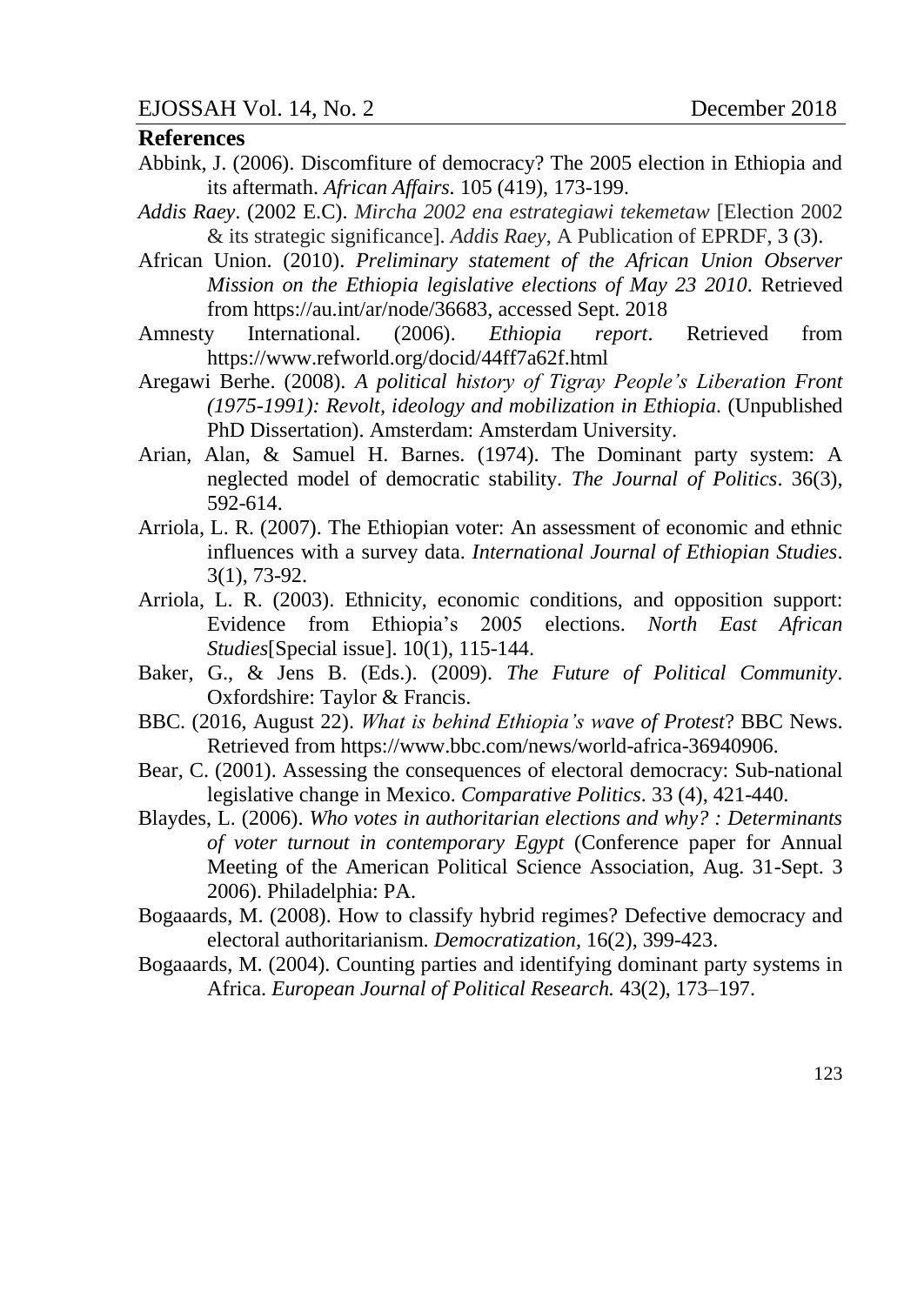- [Brechenmacher,](https://carnegieendowment.org/experts/1268) S. (2017*). Civil society under assault: Repression and responses in Russia, Egypt and Ethiopia*. Washington D.C: Carnegie Endowment for International Peace.
- Carter Center. (2009). *Observing the 2005 Ethiopia national elections* (Final report). Georgia: Atlanta.
- Dahl, R. (2001). Can international organizations be democratic? A skeptic's view. In Ian S. and Casiano H.-C. (Eds.), *Democracy's Edges* (pp. 19-36). Cambridge: Cambridge University Press.
- Dahl, Robert. (1989). *Democracy and Its Critics*. New Heaven: Yale University Press.
- ‗EU Election Observation Mission'. (2010). *Preliminary statement of the European Union election observation mission-Ethiopia 2010: House of Peoples' Representatives and State Councils Elections*. Retrieved from [http://www.eods.eu/library/PS%20ETHIOPIA%2025.05.2010\\_en.pdf](http://www.eods.eu/library/PS%20ETHIOPIA%2025.05.2010_en.pdf)
- Friedrich Ebert Stiftung (FES). (2010). *Institutionalizing political parties in Kenya*. Retrieved from <https://library.fes.de/pdf-files/bueros/kenia/07885.pdf>
- Green, K. H. (2010). The Political economy of authoritarian single party dominance. *Comparative Political Studies*. 43(7), 807-834.
- Human Rights Watch. (2017). *Fuel on fire: Security force response to the 2016 Irreecha cutlural festival*. Retrieved from [https://www.hrw.org/sites/default/files/report\\_pdf/ethiopia0917\\_web.pdf](https://www.hrw.org/sites/default/files/report_pdf/ethiopia0917_web.pdf)
- Human Rights Watch. (2015). *Journalism is not crime: violations of media freedom in Ethiopia*. Retrieved from [https://www.hrw.org/report/2015/01/21/journalism-not-crime/violations](https://www.hrw.org/report/2015/01/21/journalism-not-crime/violations-media-freedoms-ethiopia)[media-freedoms-ethiopia](https://www.hrw.org/report/2015/01/21/journalism-not-crime/violations-media-freedoms-ethiopia)
- Human Rights Watch. (2010). *One hundred ways of putting pressures-Violations of freedom of expression and association*. Retrieved from <https://www.hrw.org/sites/default/files/reports/ethiopia0310webwcover.pdf>
- Human Rights Watch. (2010). *Development without freedom: How aid underwrites repression in Ethiopia*. Retrieved from

 <https://www.hrw.org/sites/default/files/reports/ethiopia0310webwcover.pdf> Hussein Ahmed Tura. (2017). *The impact of Ethiopia's anti-terrorism law on* 

- *freedom of expression* (paper for  $5<sup>th</sup>$  international conference of PhD students and young researchers). Vilnius: Vilnius University, Faculty of Law.
- Husserl, G. (1939). The political community versus the nation. *Ethics*, 49(2), 127- 147.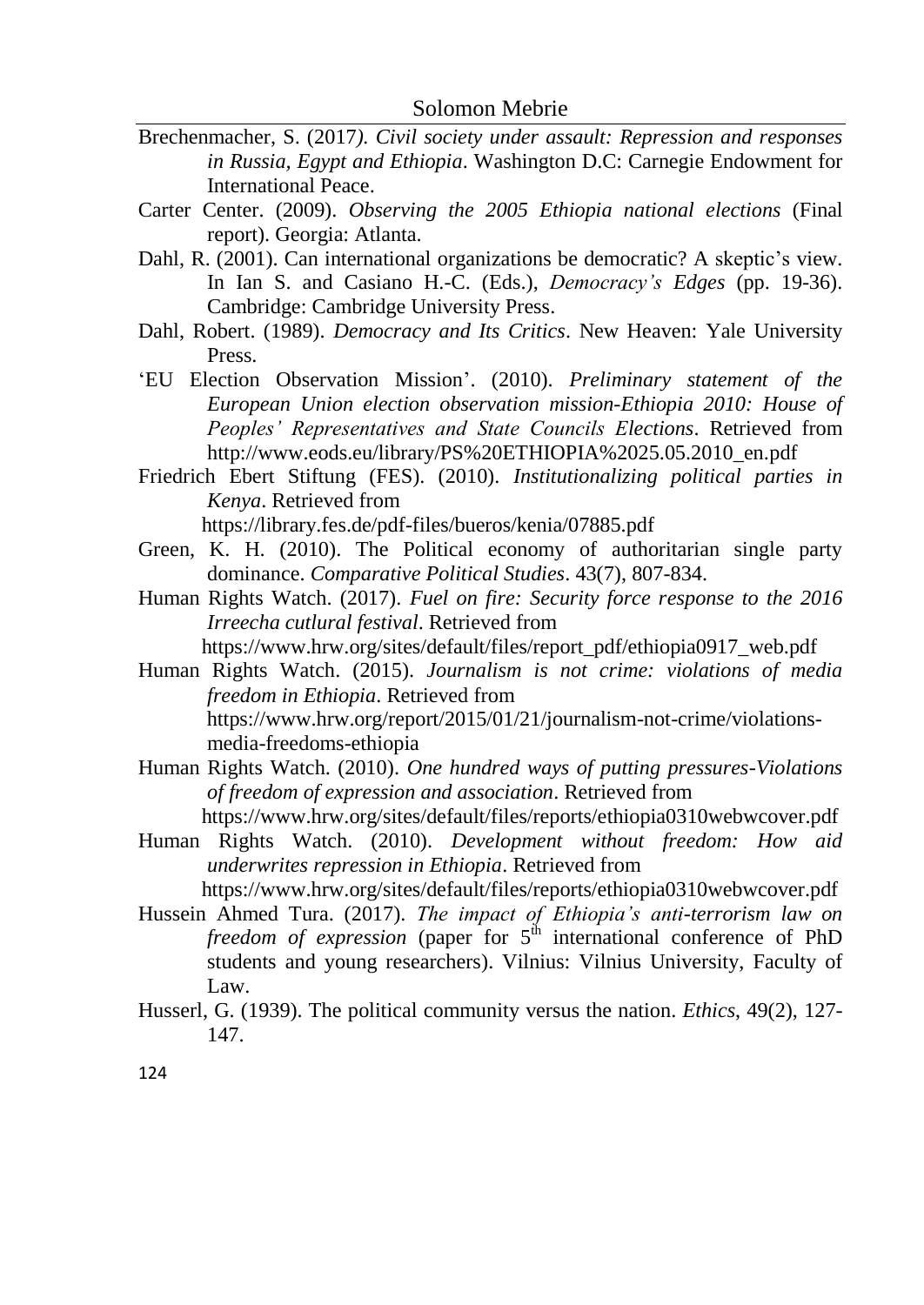- 'International Press Service'. (2009, December 08). New elections code sparks Furor. Reported by Omer Redi of the International Press Service. Retrieved fro[m http://ipsnews.net/news.asp?idnews](http://ipsnews.net/news.asp?idnews)
- Kalpokas, I. (2016). *The question of ordering: Creativity and limitation in political communities*, (PhD Thesis). United Kingdom: University of Nottingham.
- Kou, C.-W., & Chieh K. (2011). *Electoral authoritarianism in the third wave of democratization: Concepts and regime trajectories* (conference paper for Northeastern Political Science Association annual meeting, Nov. 17-19, 2011). Philadelphia: PA.
- Lefort, Rene. (2010). *Ethiopia's election: All losers*. *Open Democracy*. Retrieved from

 [https://www.opendemocracy.net/ren%c3%a9-lefort/ethiopias-election-all](https://www.opendemocracy.net/ren%c3%a9-lefort/ethiopias-election-all-losers)[losers](https://www.opendemocracy.net/ren%c3%a9-lefort/ethiopias-election-all-losers)

- Leijssenaar, B. (2017). The demos as political subject. *Netherlands Journal of Legal Philosophy*. DOI: [10.5553/NJLP/221307132017046001004](https://doi.org/10.5553/NJLP/221307132017046001004)
- Linklater, A. (1998). *Transformation of political community: Ethical foundations of the Post-Westphalian era*. Cambridge: Polity Press.
- Lyons, T. (2010). Ethiopian elections: Past & future. *International Journal of Ethiopia Studies*. 5(1), 107-121.
- Lyons, T. (2005). *Implications of the May 2005 elections for the democratizations programs*. Washington D.C: IFES.
- Maimire Mennansemay. (2005). Ethiopian political theory, and surplus history. *International Journal of Ethiopian Studies*. 2(1), 1-32.
- Makinda, S. M. (1996). Democracy and multi-party politics in Africa. *The Journal of Modern African Studies.* 34(4), 555-573.
- Menocal, A. R. (2014). *What is political voice, why does it matter, and how can it bring change?* (Development Progress Discussion Paper). London: Overseas Development Institute.
- Sengupta, S. (2018, September 17). Can Ethiopia's new leader, a political insider change it from inside out? *The New York Times*. Retrieved from [https://www.satenaw.com/political-unrest-ethiopia-failure](https://www.satenaw.com/political-unrest-ethiopia-failure-top%20development-approach/)[top development-approach/](https://www.satenaw.com/political-unrest-ethiopia-failure-top%20development-approach/)
- Norris, P. (2015). Why electoral integrity matters? *The Canadian Journal of Sociology*. 40(3), 391-394.
- Awel Allo. (2012, November 30). The politics in Ethiopia political trials. *Open Democracy*. Retrieved from [https://www.opendemocracy.net/en/politics](https://www.opendemocracy.net/en/politics-in-ethiopias-political-trials/)[in-ethiopias-political-trials/](https://www.opendemocracy.net/en/politics-in-ethiopias-political-trials/)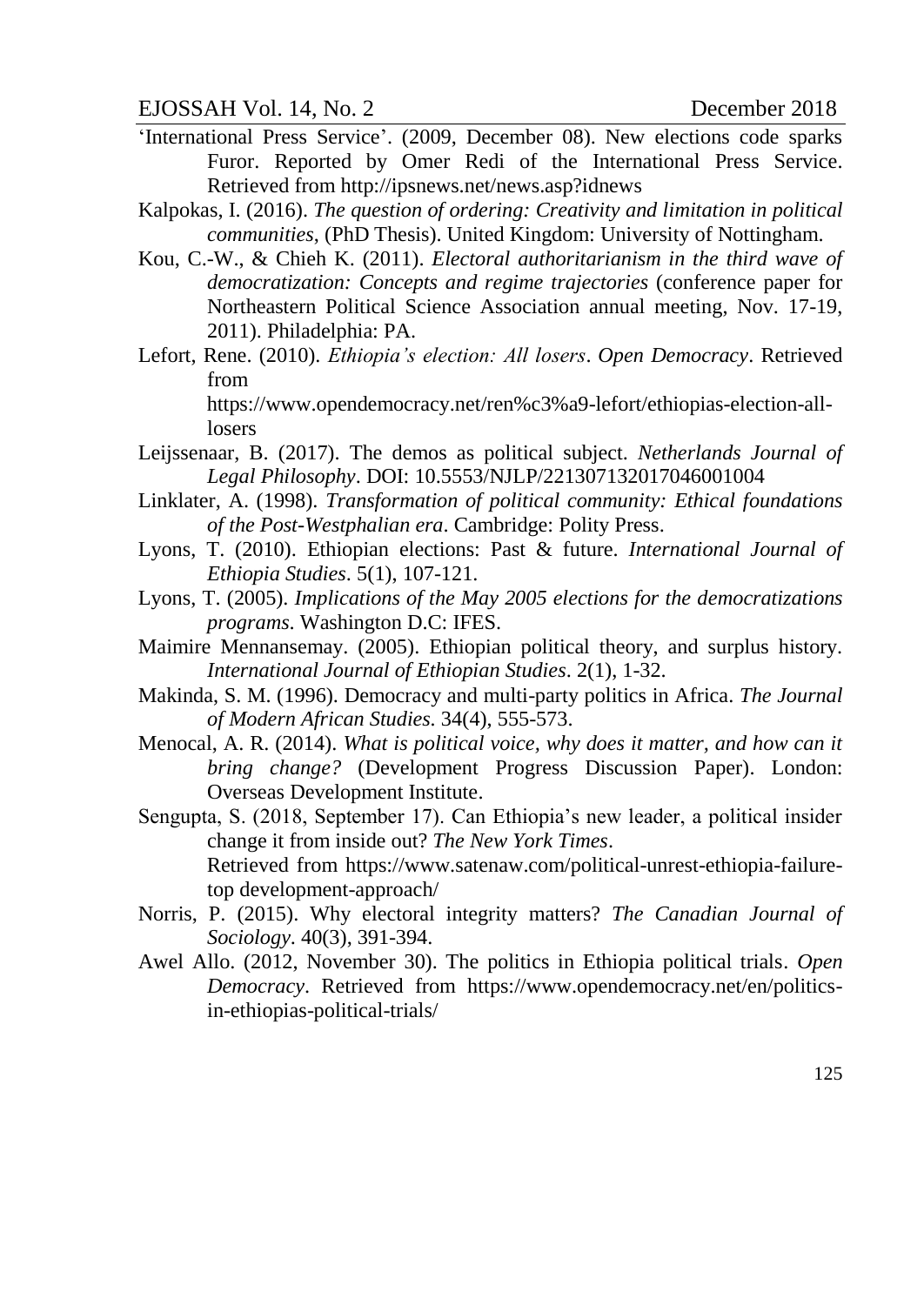- Pausewang, S., Kjetil, T., & Lovise, A. (Eds.). (2002). *Ethiopia since the Derg: A decade of democratic pretension and performance*: London: Zed Books.
- Pausewang, S., & Kjetil T. (Eds.). (2000). *The Ethiopian 2000 elections: Democracy advanced or restricted* (Human Rights Report No.3). Oslo: Norwegian Center for Human Rights.
- Pettersen,E., & Elisabeth S. (2006). *Ethiopian parliamentary elections* (Nordem Report No.9, 2006). Oslo: Norwegian Center for Human Rights.
- Refworld. (2014). *Ethiopia: The Oromo Federalist Congress (OFC), including aims and objectives, leadership, structure; information on how to become a member; treatment of members and supporters by authorities* (ETH105476.E). [Canada: Immigration and Refugee Board of Canada.](https://www.refworld.org/publisher/IRBC.html) Retrieved fro[m https://www.refworld.org/docid/589450634.html](https://www.refworld.org/docid/589450634.html)
- Reliefweb. (2018). *Ethiopia tops global list of displacement in 2018*. Retrieved from [https://reliefweb.int/report/ethiopia/ethiopia-tops-global-list-highest](https://reliefweb.int/report/ethiopia/ethiopia-tops-global-list-highest-internal-displacement-2018)[internal-displacement-2018](https://reliefweb.int/report/ethiopia/ethiopia-tops-global-list-highest-internal-displacement-2018)
- Rothstein, B. (2009). Creating political legitimacy: Electoral democracy versus quality of government. *American Behavioral Scientist*. 53(3), 311-330.
- Ryan, S. (2016). Electoral authoritarianism and political unrest. *International Political Science Review*, 37(4), 470–484.
- Shapiro, Ian. (2001). Group aspirations and democratic politics. In Ian S. and Casiano H.-C. (Eds.), *Democracy's edges (*pp*.* 210-221). Cambridge: Cambridge University Press.
- Smith, L. (2007). *Political Violence and democratic uncertainties in Ethiopia* (Special Report, 192). Washington DC: United States Institute of Peace.
- Solomon Mebrie. (2007). *State-society relations & Human rights in Ethiopia: A critique of state-centered approach* (Unpublished PhD Dissertation). Manchester, the University of Manchester.
- Leoul Mekonen. (2006, September 11). Bring Ethiopia's Zenawi to justice. *Sudan Tribune*. Retrieved from [www.sudantribune.com/spip.php?article17531](http://www.sudantribune.com/spip.php?article17531)
- Tronvoll, K. (2011). The Ethiopian 2010 federal and regional elections: Reestablishing a one party state. *African Affairs*, 110 (438), 121-136.
- Vaughan, S. (2011). Revolutionary democratic State Building: Party, people and state in EPRDF's Ethiopia. *Journal of Eastern African Studies*, 5(4), 619- 640.
- Stigant, S., & Knopf, P. (2018). Ethiopia*-Eritrea peace deal brings hope to the Horn of Africa* (Analysis and [commentary\)](https://www.usip.org/publications?publication_type%5B0%5D=12). Washington DC: United States Institute of Peace.